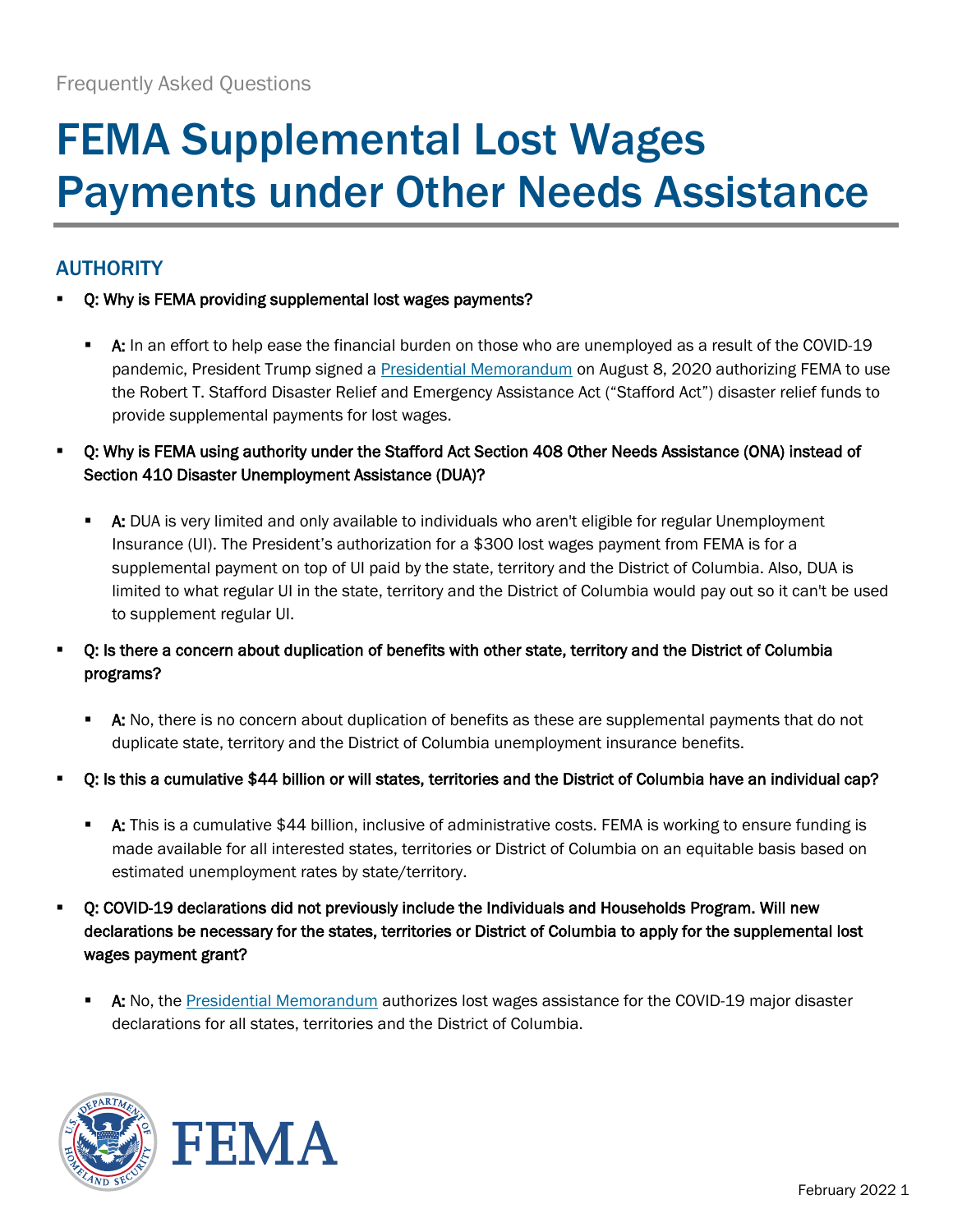- Q: Will this grant open other aspects of Other Needs Assistance (ONA) or will it be just supplemental lost wages payments?
	- A: The only category of ONA authorized by the President for COVID-19 declarations is supplemental lost wages payments. Authorization of additional assistance remains under consideration.

### TIMELINE

- Q: What does FEMA consider the "period of assistance" for supplemental lost wages assistance?
	- A: The period of assistance is the week ending August 1, 2020 to December 27, 2020 or termination of the program, whichever is sooner. Assistance from FEMA for providing supplemental payments for lost wages may terminate prior to December 27, 2020 if:
		- 1) FEMA expends \$44 billion from the Disaster Relief Fund (DRF) for supplemental lost wages assistance.
		- 2) The total, unobligated balance of the DRF decreases to \$25 billion,
		- 3) Legislation is enacted that provides, due to the COVID-19 pandemic, supplemental federal pandemic unemployment compensation or similar compensation for unemployed or partially unemployed individuals.
- Q: If another stimulus package is approved and it includes a new retroactive Federal Pandemic Unemployment Compensation (FPUC) type payment, resulting in termination of this program, do all funds distributed through this [Presidential Memorandum](https://www.whitehouse.gov/presidential-actions/memorandum-authorizing-needs-assistance-program-major-disaster-declarations-related-coronavirus-disease-2019/) need to be recollected to reimburse FEMA?
	- **A:** The supplemental lost wages assistance program must terminate immediately if legislation providing supplementary unemployment benefits (e.g., an extension to the FPUC program) is enacted. The question of funds being recollected cannot be answered without knowing what any new enacted legislation includes.
- Q: Will states, territories and the District of Columbia have a deadline to submit their application?
	- A: Yes, grant applications and completed administrative plans must be received by September 10, 2020 in order to be considered for a grant. States, territories and the District of Columbia are strongly encouraged to apply as early as possible as program funding is limited.
- Q: How long does the program last and how will the grant funding be provided?
	- A: FEMA grants for lost wages supplemental payments will continue until the earlier of:
		- 1) FEMA expends \$44 billion from the Disaster Relief Fund (DRF).
		- 2) The total unobligated balance of the DRF decreases to \$25 billion.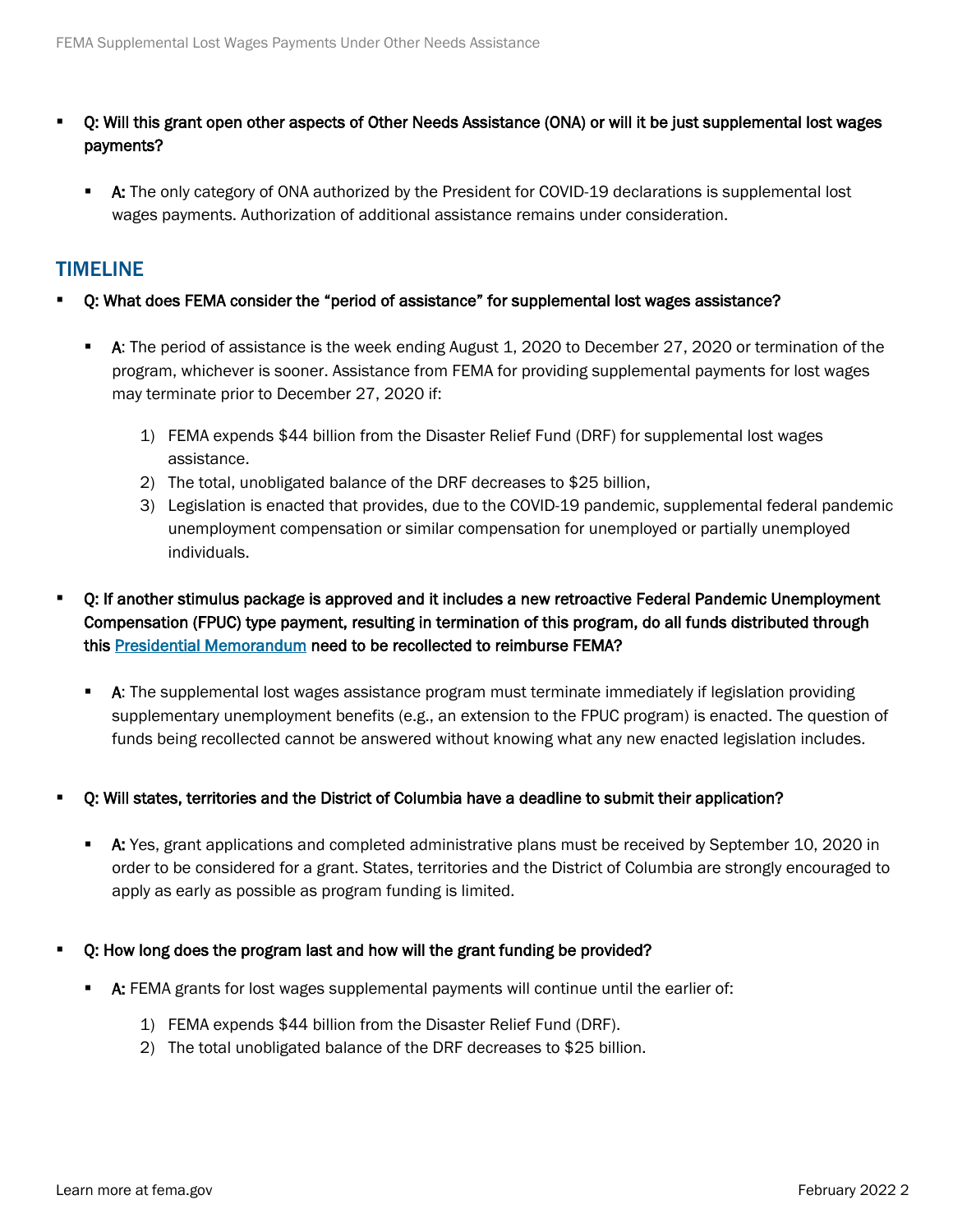- 3) Legislation is enacted that provides, due to the COVID-19 pandemic, supplemental federal unemployment compensation or similar compensation for unemployed or partially-employed individual.
- 4) December 27, 2020 which is the end of the period of assistance for the grants.

FEMA will use data from the Department of Labor, as well as state, territory or District of Columbia data received on applications to project the overall funding distributions. Approved grant applicants will receive an initial obligation of three weeks of needed funding. Additional disbursements will be made on a weekly basis in order to ensure that funding remains available for the states who apply for the grant assistance.

#### Q: How long will it take until the grant funding can be given to states, territories and the District of Columbia? How quickly will grant applications be approved?

- A: The [Presidential Memorandum](https://www.whitehouse.gov/presidential-actions/memorandum-authorizing-needs-assistance-program-major-disaster-declarations-related-coronavirus-disease-2019/) was signed on August 8, 2020 and FEMA awarded the first four grants on August 14, 2020. FEMA must first receive an application from a state, territory and the District of Columbia. After an application is submitted, FEMA approval time depends on whether the application is complete and addresses all grant requirements. Our experience to date is that FEMA will be able to approve applications very quickly, depending on completeness and sufficiency. Once the grant award is approved by FEMA and signed by the state, territory and the District of Columbia funding to the states/territories will then be available within one business day of receipt of the fully executed grant award.
- Q: How long will it take states, territories and the District of Columbia to administer that funding to individuals? Will it vary - between the time we turn in an application and get approval for that application; from approval to funds being available; and between a request for transfer of the funds and for those funds to be in our account?
	- **A:** The timeframe to administer funding to individuals will vary by applicant. States, territories and the District of Columbia must adjust their unemployment insurance system to access these funds and accommodate program requirements, such as claimant eligibility, which may factor into delivery time state/territory systems and capabilities vary. The Department of Labor estimates an average of three weeks from August 8, as states, territories and the District of Columbia adjust their systems concurrently with FEMA's review process. However, at least one state has estimated it will have all payments out retroactive to August 1, 2020 in less than one week from grant award.

## Grant Application Process

- Q: Which states and territories have been awarded supplemental lost wages assistance grants?
	- A: Awards are being processed on an ongoing basis. Information regarding the grants that have been awarded can be found in FEMA's media releases on [FEMA.gov.](https://www.fema.gov/disasters/coronavirus/governments/supplemental-payments-lost-wages)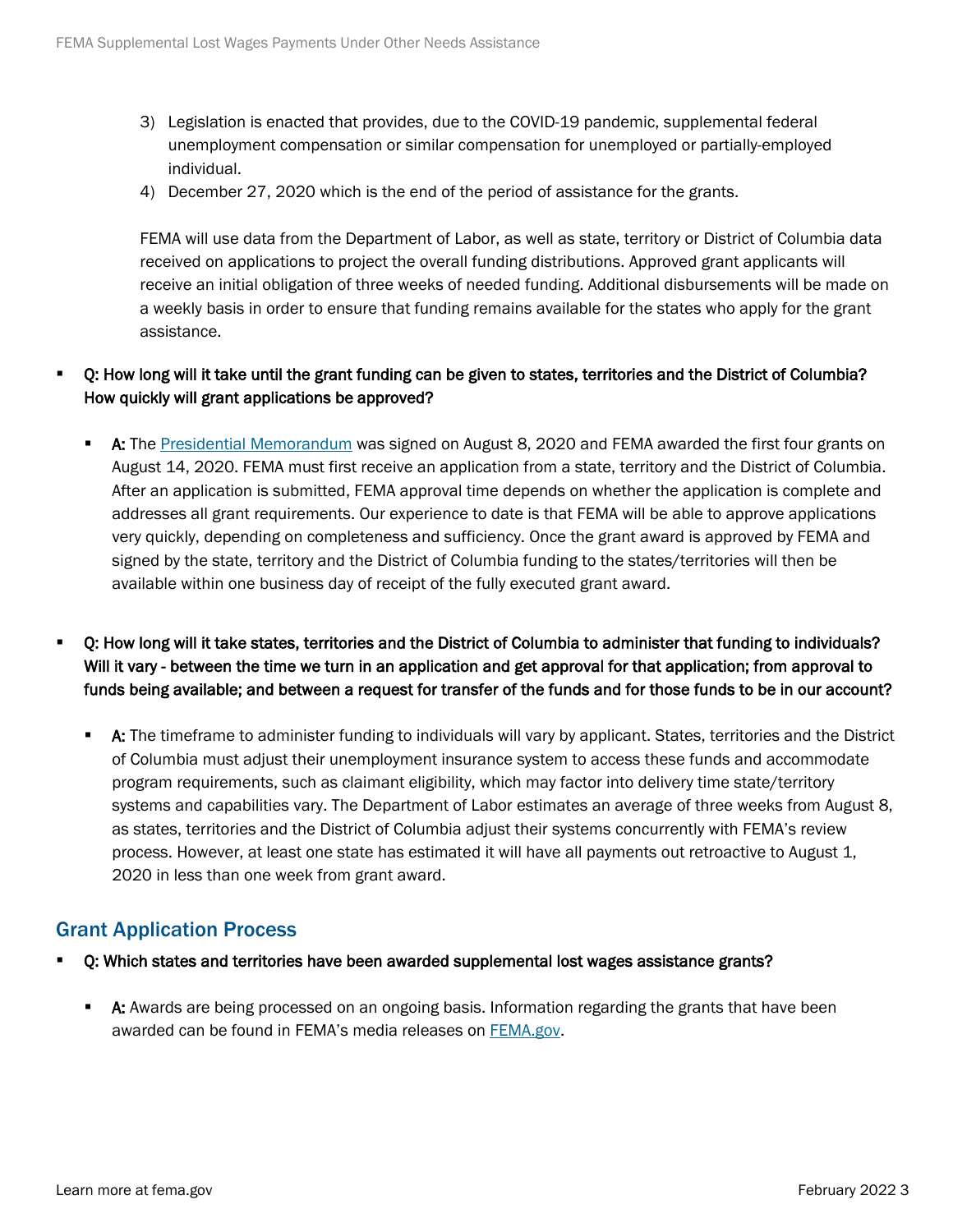#### Q: Is this grant for states, tribes and territories?

**A:** The President has authorized the FEMA Administrator to provide grants to states, territories or District of Columbia to make supplemental lost wages payments to those receiving unemployment insurance compensation, in accordance with sections 408(e)(2) and (f) of the Stafford Act (42 U.S.C. §§§ 5174(e)(2), (f)). Tribal members can access supplemental lost wages payments through their state's/territory's unemployment agency, as they do with regular unemployment.

#### Q: Which state, territory and the District of Columbia agency should apply for the grant? Who is the administering entity at the state or territory level?

**A:** The state, territory and the District of Columbia unemployment agency responsible for administering the supplemental lost wages payments should apply for the grant. This will ensure that the recipient identified in the grant award will be able to access grant funds from the Treasury to administer the payments allocated to their DUNS number. The state, territory and the District of Columbia emergency management agency may have experience with applications for ONA grants and should be consulted to provide technical assistance as necessary.

#### Q: What type of documentation will need to be included to apply for the grant?

- **A:** States, territories and the District of Columbia must provide the following forms available to download and submit with instructions at the [Grants.gov SF-424 Forms Repository:](https://www.grants.gov/web/grants/forms/sf-424-family.html)
	- **Standard Form (SF) 424, Application for Federal Assistance**
	- SF-424A Budget Information for Non-Construction Programs
		- To include a weekly benefits and individual projection for each category of benefits listed in the description of "eligible individuals" provided
	- SF-424B Assurances for Non-Construction Programs
	- **Grants.gov Lobbying Form**
	- **SF-LLL Disclosure of Lobbying Activities**
	- **Attachments Form** 
		- Complete this form by attaching a signed State Administrative Plan which includes relevant state, territory and the District of Columbia procedures for grant administration and FEMA ONA Option Selection Form 010-0-11

#### Q: If a state, territory and the District of Columbia elects to provide its cost share through the use of existing unemployment insurance benefits (rather than new expenditures), how would they indicate that option on either the State Administrative Plan (SAP) or the Other Needs Assistance (ONA) Administrative Option form?

 A: The state, territory and the District of Columbia is to include the \$300 or \$400 on the ONA Option Selection Form. Instructions are below for completing the [FEMA Form 010-0-11: Individuals and Households](https://www.fema.gov/media-library-data/1544535263707-b64302090b362e43b9acec0517150836/Individuals_and_Households_ONA_Administrative_Option_(FEMA_Form_010-0-11).pdf) [Program \(IHP\) - Other Needs Assistance Administrative Option Selection](https://www.fema.gov/media-library-data/1544535263707-b64302090b362e43b9acec0517150836/Individuals_and_Households_ONA_Administrative_Option_(FEMA_Form_010-0-11).pdf) that includes the correct selections for a grant to administer supplemental payments for lost wages are available below.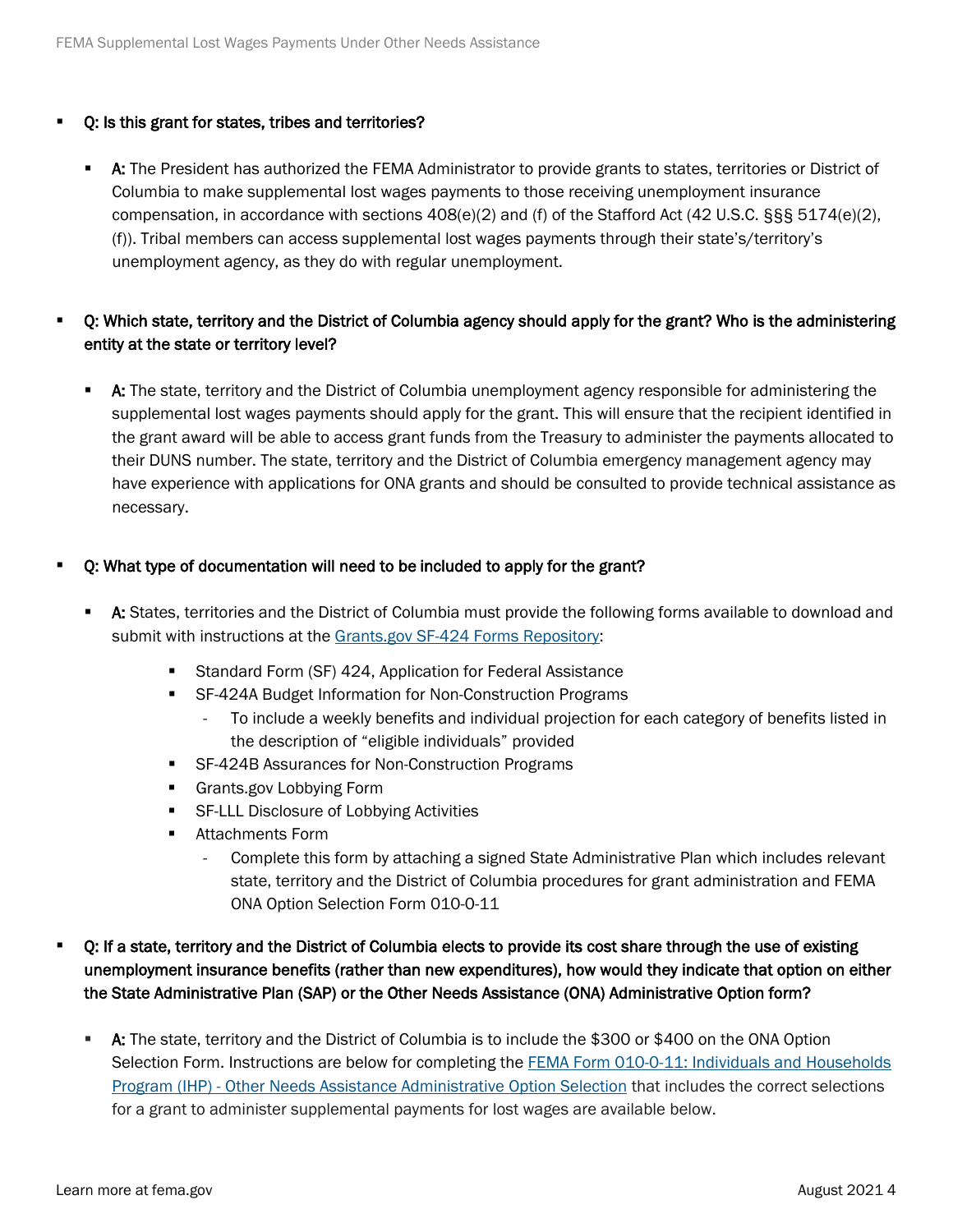- o On page 3, complete the ADDITIONAL ONA ITEMS Section. In the first box under ADDITIONAL ONA ITEMS include the following information:
- $\circ$  Line Item: Write "Individual Weekly Supplemental Lost Wages Benefit  $-$  \$300 or \$400.
- o ONA Category: Write "Miscellaneous".
- o Standard Quantity: Write "1".
- o Maximum Quantity Awarded: Write "N/A".
- o Justification/Situations for Use: Write "Supplemental payments for lost wages needed as a result of the 2019 Novel Coronavirus pandemic, as authorized by the [Presidential Memorandum](https://www.whitehouse.gov/presidential-actions/memorandum-authorizing-needs-assistance-program-major-disaster-declarations-related-coronavirus-disease-2019/) on Authorizing the Other Needs Assistance Program for Major Disaster Declarations Related to Coronavirus Disease 2019."

At grant close out, the state, territory and the District of Columbia will need to demonstrate how they met the statutory cost share. The state, territory and the District of Columbia will be responsible for demonstrating 25% of the total aggregate grant award. For the \$300 option, states, territories and the District of Columbia can satisfy this cost share by showing that they expended state/territory funds equivalent to at least 25% of the total grant amount on regular unemployment payments to individuals who received lost wages supplemental payments, retroactive to the week ending August 1, 2020.

- Q: If a state, territory of the District of Columbia does not provide sufficient information in their application, will there be an opportunity to provide updated information through a Request for Information or will their application be denied?
	- A: FEMA will coordinate with states, territories and the District of Columbia directly to complete missing items in their application packages, as necessary.

## Grant Funding Process

- Q: I understand that the period of assistance is from August 1, 2020 through December 27, 2020, but how much funding within the Period of Assistance did FEMA approve?
	- A: The start date for both the Period of Assistance and the Period of Performance is July 25, 2020, which is the start of the week ending August 1, 2020. FEMA approved six full weeks of funding for Lost Wages Assistance from the week ending August 1, 2020 through the week ending September 5, 2020.

#### Q: Are grant dollars pre-funded or reimbursed? Is it first come, first serve with a hard cut-off based on estimated expenditures?

 A: Once a grant is approved, a state, territory and the District of Columbia will receive an initial obligation of three weeks of funding. Once a state, territory and the District of Columbia is prepared to implement the program, the state/territory will draw down the grant funds as frequently as weekly from the Treasury in accordance with payment procedures for their UI program and consistent with the requirements of the Cash Management Act. States, territories and the District of Columbia may make retroactive payments to eligible claimants for the weeks ending August 1 to August 22, 2020. After the initial three-week obligation, additional weekly disbursements will be made on a weekly basis in order to ensure that funding remains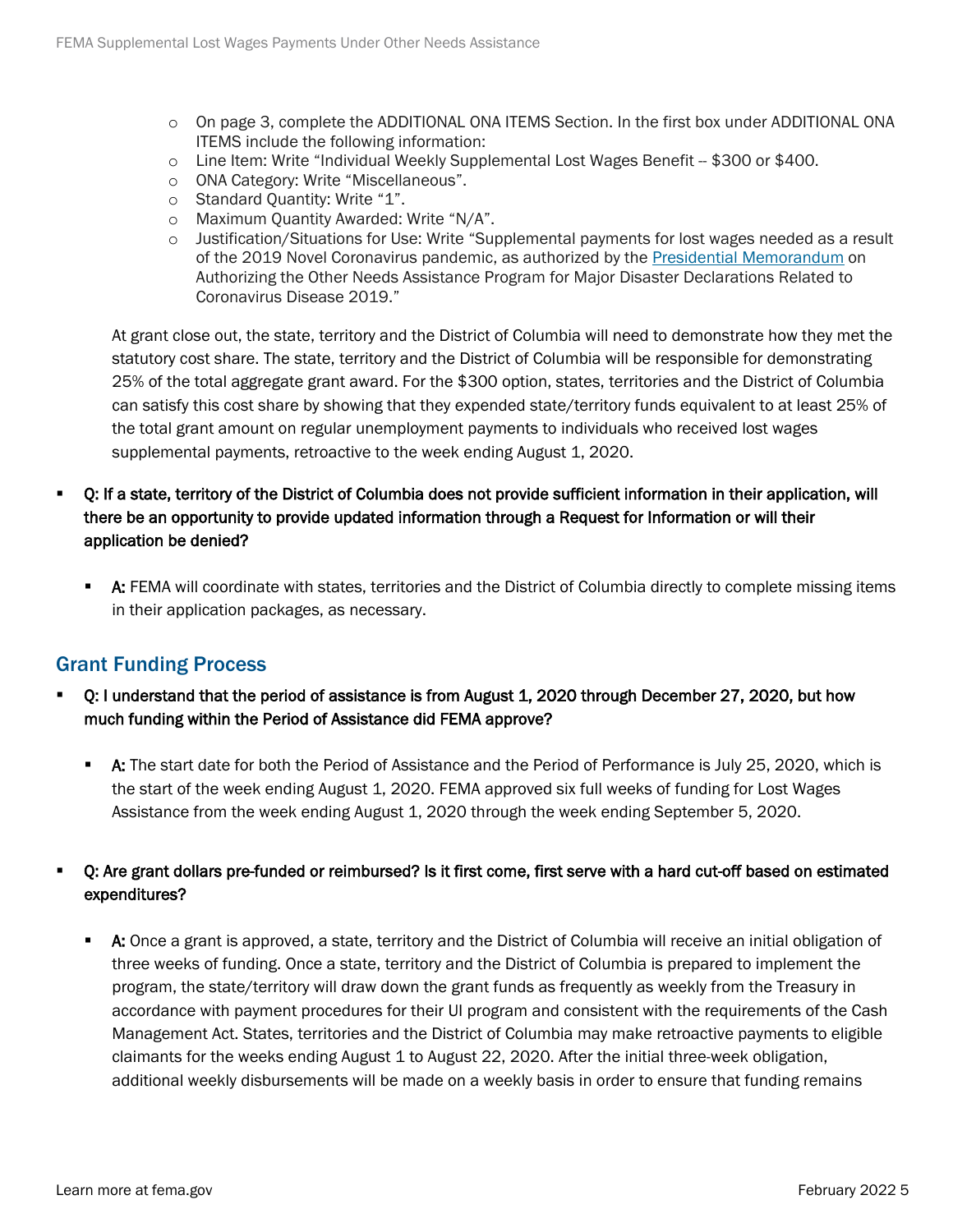available. This is similar to the mechanism states/territories used to draw down Federal Pandemic Unemployment Compensation program funds.

However, states, territories and the District of Columbia should apply for grants as quickly as possible given the potential for program termination based on the parameters established.

## Q: Will the funds to pay supplemental lost wages assistance be deposited into the state unemployment account in the Unemployment Trust Fund (UTF)?

A: No, states, territories and the District of Columbia may not use the funds in their state unemployment account in the UTF to process funding for supplemental lost wages payments. States, territories and the District of Columbia must establish a separate account to receive the funding to pay supplemental lost wages assistance as it must be able to account for these funds separately from its state unemployment accounts.

#### Q: What is the process for the states, territories and the District of Columbia to request additional weeks of lost wages assistance?

- **A:** The information regarding the process for states, territories and the District of Columbia to request additional weekly lost wages payments can be found on **FEMA.gov.** State, territories and the District of Columbia may submit the following Lost Wages Additional Week Request documentation to FEMA at [FEMA-](mailto:FEMA-LWA-Reporting@fema.dhs.gov)[LWA-Reporting@fema.dhs.gov:](mailto:FEMA-LWA-Reporting@fema.dhs.gov)
	- o Lost Wages Additional Week Request Template
	- o SF-424A

States, territories and the District of Columbia should submit Lost Wages Additional Week Request documentation for one week at a time. No more than one week shall be submitted on each Lost Wages Additional Week Request template. FEMA will process these requests within 3 business days.

FEMA will review requests at the end of each week of eligibility. For example, the earliest FEMA will review a request for a fourth week of additional payments is August 22<sup>nd</sup>. The earliest FEMA will review a request for a fifth week of additional payments is August 29<sup>th</sup>. The earliest FEMA will review a request for a sixth week of additional payments is September 5th.

#### Q: How will the funding flow to the state, territory and the District of Columbia?

**A:** State, territory and the District of Columbia unemployment agencies will be issuing lost wages payments on behalf of the state/territory. The funds will be disbursed through the disbursement platform utilized by Department of Labor and Treasury for unemployment insurance programs. FEMA intends to issue both grant funding assistance and authorized reasonable administrative costs through this platform.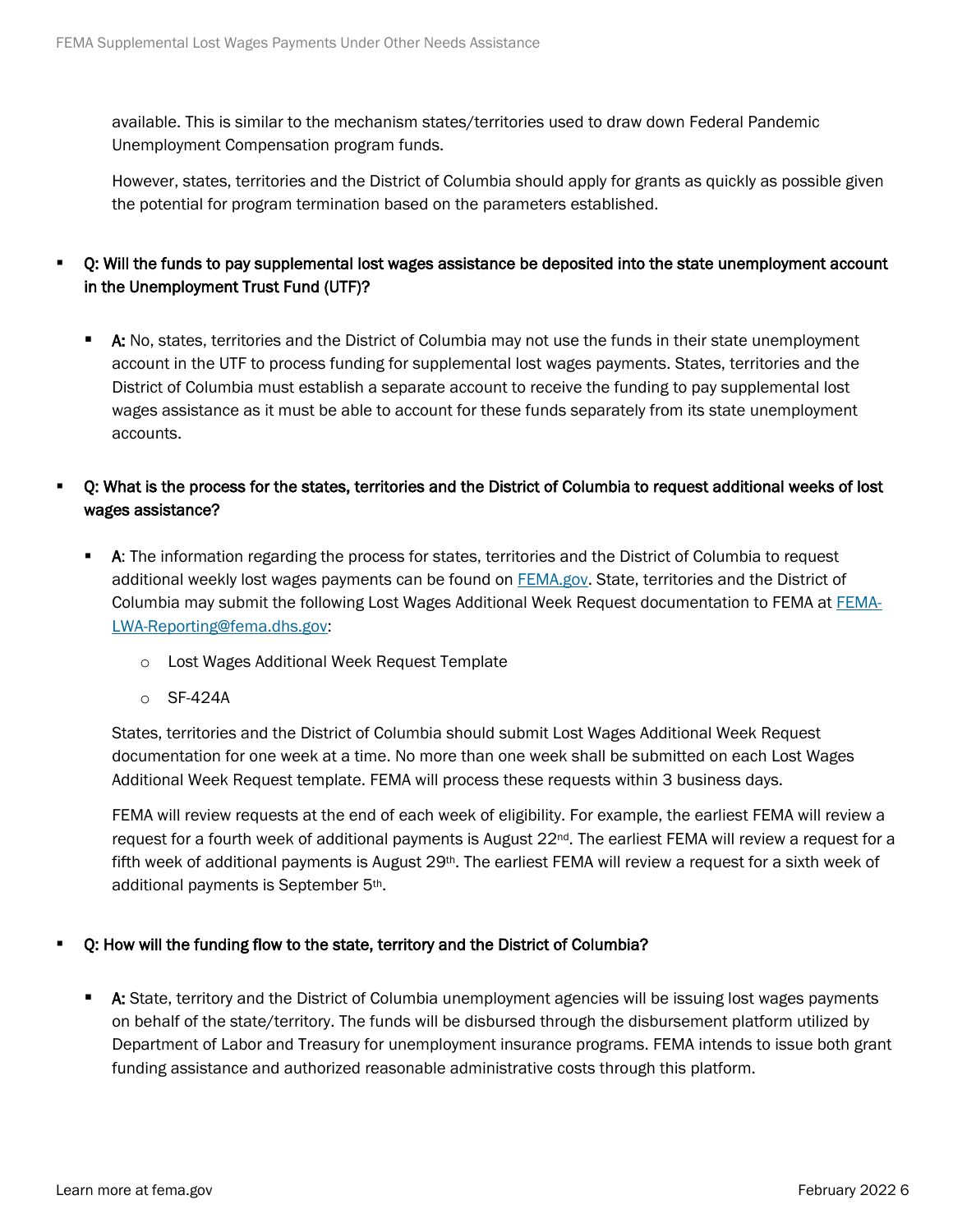## Individual Claimant Eligibility

- Q: With regard to the Work Share/Short Time Compensation (STC) unemployment program, are claimants determined eligible for Lost Wages Assistance based on the weekly benefit amount (WBA) established for purposes of obtaining the work share benefit amount or the work share benefit amount as established by the percentage of work reduction? For example, a worker enrolled in work share would be entitled to a WBA of \$362 if filing a regular claim. For purposes of work share, their work is reduced 20%, making their weekly work share entitlement \$72 per week. Should the claimant's eligibility for lost wages assistance be based on the \$362 WBA regular claim or the \$72 WBA for the work share entitlement?
	- **A:** A claimant's eligibility for lost wages assistance should be based off of the WBA for the work share entitlement. STC weekly benefit amounts are defined by the Department of Labor as a proportion of the unemployment compensation weekly benefit amount payable for a week of total unemployment equivalent to the proportion of the workweek that had been reduced. As such, for purposes of the example, the individual's WBA is \$72, and they would not qualify for supplemental lost wages assistance benefits. Per the [Presidential Memorandum,](https://www.whitehouse.gov/presidential-actions/memorandum-authorizing-needs-assistance-program-major-disaster-declarations-related-coronavirus-disease-2019/) individuals (claimants) are eligible if they are receiving at least \$100 per week in unemployment insurance compensation.

#### Q: Who is currently eligible for supplemental lost wages assistance?

- A: Individuals ("claimants") currently eligible for at least \$100 per week in UI compensation from the week of August 1, 2020 from any of the below listed programs may receive supplemental lost wages payments from their state, territory and the District of Columbia.
	- Unemployment compensation, including regular State Unemployment Compensation, Unemployment Compensation for Federal Employees (UCFE) and Unemployment Compensation for Ex-Service members (UCX)
	- **Pandemic Emergency Unemployment Compensation (PEUC)**
	- **Pandemic Unemployment Assistance (PUA)**
	- Extended Benefits (EB)
	- Short-Time Compensation (STC)
	- Trade Readjustment Allowance (TRA)
	- Payments under the Self-Employment Assistance (SEA) program

Individuals are required to self-certify through established state, territory and the District of Columbia unemployment insurance procedures that they are unemployed or partially unemployed due to disruptions caused by the COVID-19 pandemic as part of the initial unemployment insurance claims process. Claimants who previously self-certified that they are unemployed or partially unemployed due to disruptions caused by COVID-19 will not need to recertify again.

#### Q: How frequently must an individual self-certify that he or she is unemployed or partially unemployed due to COVID-19?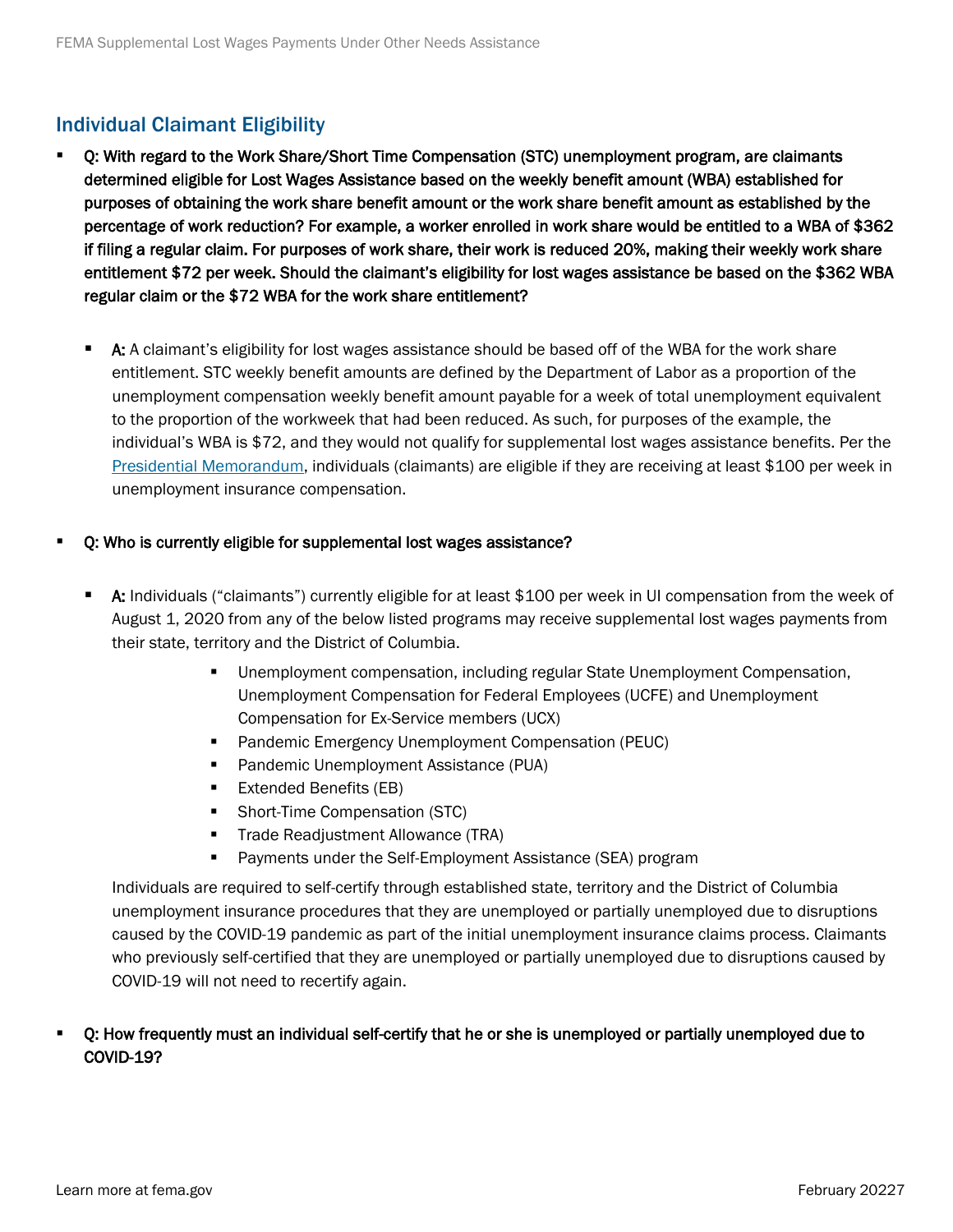- **A:** An individual does not need to certify each week that he or she is "unemployed or partially unemployed due to disruptions caused by COVID-19." The individual instead must certify once per claim:
	- If the individual qualified for Pandemic Unemployment Assistance, he or she is presumed to have met the self-certification requirements.
	- If the individual already self-certified that he or she is unemployment or partially unemployed due to disruptions caused by COVID-19, he or she already meet the self-certification requirements even if this certification was prior to August 1, 2020.
	- For individuals with new or reopened/additional unemployment claims, the self-certification can generally be done at the time of the claim filing. States, territories and the District of Columbia with procedures that ask claimants if their separation is due to the COVID-19 pandemic as part of their initial application will meet this requirement.
	- For individuals with an existing unemployment claim, who have not provided a self-certification due to disruptions caused by COVID-19, will need to provide a one-time special certification as of the supplemental lost wages assistance program start date.

## Q. When determining eligibility, what does it mean that "the week in question must be considered compensable"?

- **A.** An individual is eligible for LWA if they have completed the self-certification, are monetarily eligible for at least a \$100 weekly benefit amount (WBA), and they are not otherwise disqualified or denied. We consider a week that is not subject to disqualification or denial to be compensable even if the amount is reduced to \$0. We defer to state law if it contains a provision that allows the state to interpret a week that is reduced to \$0 as non-compensable.
- Q: Is there a documentation requirement related to individuals self-certifying that their unemployment or partial unemployment is due to disruptions caused by COVID-19?
	- **A:** Individuals must self-certify, and states, territories and the District of Columbia must document this self-certification so that it can be demonstrated to FEMA at grant closeout or during program monitoring and audit. However, under this program, no additional documentation or verification of the selfcertification is presently required from individuals.
- Q: How does a state, territory and the District of Columbia determine if an individual meets the eligibility requirement under the August 8 [Presidential Memorandum](https://www.whitehouse.gov/presidential-actions/memorandum-authorizing-needs-assistance-program-major-disaster-declarations-related-coronavirus-disease-2019/) that he or she must receive at least \$100 in benefits for the underlying unemployment benefit program?
	- **A:** This eligibility provision is determined at the individual level based on the individual's weekly benefit amount. An individual is determined to have received at least \$100 per week for purposes of being an "eligible claimant" if the individual's WBA as provided on the monetary determination is at least \$100 (including any dependents' allowance). In addition, the week in question must be considered compensable.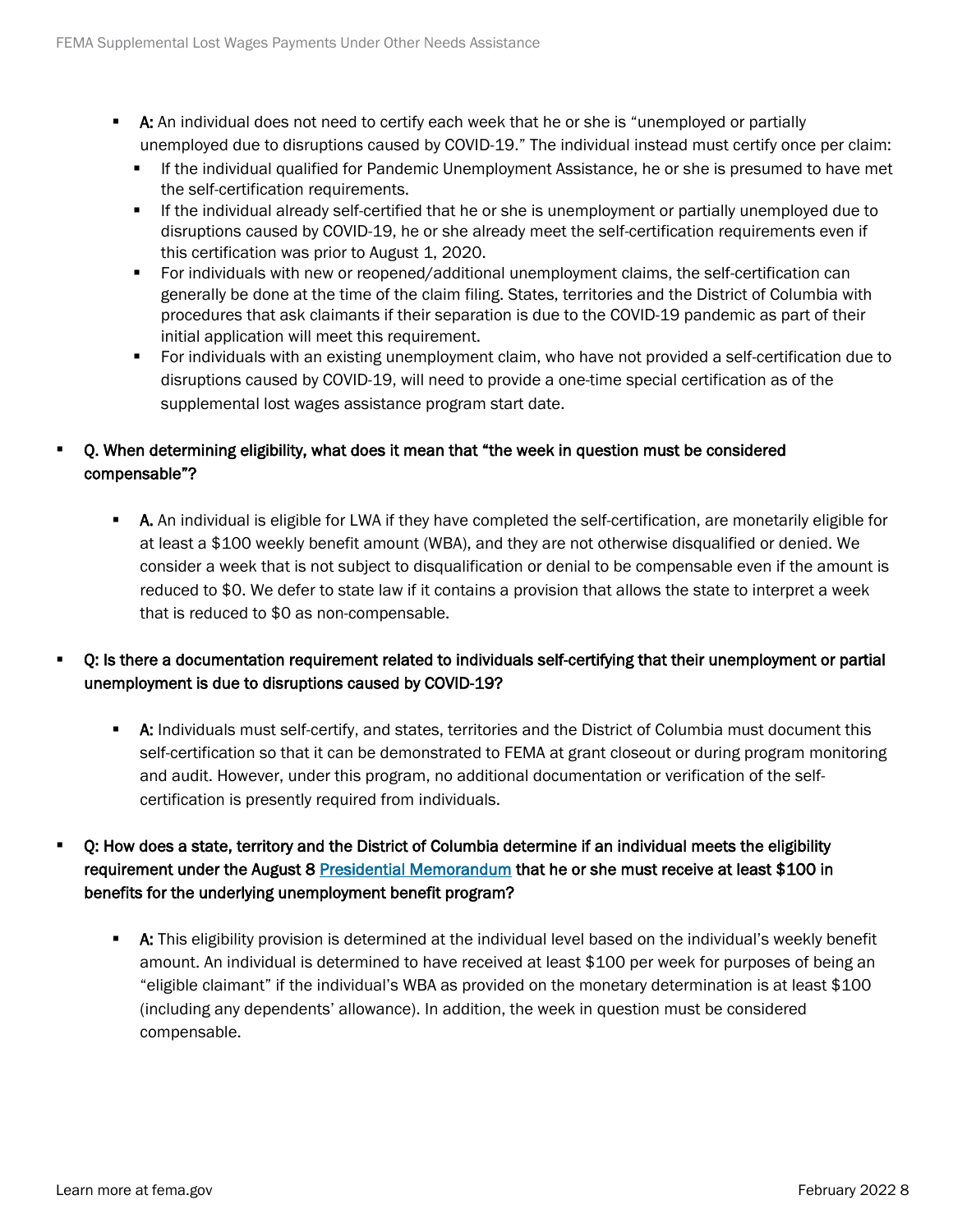- Q: Are the individual claimant self-certification requirements listed in the State Administrative Plan (SAP) and Award Letter in conflict with the self-certification requirements presented in the [Presidential Memorandum?](https://www.whitehouse.gov/presidential-actions/memorandum-authorizing-needs-assistance-program-major-disaster-declarations-related-coronavirus-disease-2019/)
	- A: No, FEMA has determined that the language used in the SAP and Award Letter do not conflict. The supplemental lost wages benefits-eligible claimant definition aligns with the supplemental assistance provided by the Coronavirus Aid, Relief, and Economic Security (CARES) Act and with the President's direction to provide supplemental lost wages payments to eligible individuals who are unemployed or partially unemployed due to disruptions caused by COVID-19.
- Q: Is the state, territory and the District of Columbia required to notify individuals who may be eligible for supplemental lost wages assistance? If so, is there a required mechanism to make that notification?
	- **A:** Yes, the state, territory and the District of Columbia must contact an individual who is potentially eligible for supplemental lost wages assistance to allow him or her to submit a self-certification that his or her unemployment or partial unemployment is due to disruptions caused by the COVID-19 pandemic. This includes all individuals who meet the \$100 eligibility provision for weeks of unemployment ending on or after August 1, 2020. States, territories and the District of Columbia must describe their approach to these notifications in the State Administrative Plan required as part of their grant application.

Additionally, since supplemental lost wages assistance is retroactive, an individual who was previously unemployed or partially unemployed as a result of COVID-19, but now is employed may still be eligible for supplemental lost wages assistance for the period after August 1, 2020 until he or she regained employment. Since these individuals are no longer filing for unemployment benefits, the state, territory and the District of Columbia must reach out to the individuals about his or her potential eligibility for supplemental lost wages assistance. The state/territory may use administrative costs awarded for conducting this outreach.

There is no required mechanism to notify potentially eligible individuals. States, territories and the District of Columbia, however, are strongly encouraged to provide easy-to-understand information regarding supplemental lost wages assistance, including:

- The steps individuals must take to satisfy the self-certification requirement, and
- That it is important for individuals to respond immediately.
- Q: Pandemic Unemployment Assistance allows an otherwise eligible individual to be covered if he or she is unemployed, partially unemployed, or unable or unavailable to work because of a listed COVID-19 related reason in the CARES Act. For supplemental lost wages assistance, must the individual's job separation be directly related to COVID-19?
	- A: No, the most recent job separation does not need to be directly related to COVID-19. At the time of selfcertification for the program, the individual must be unemployed or partially unemployed due to disruptions caused by COVID-19.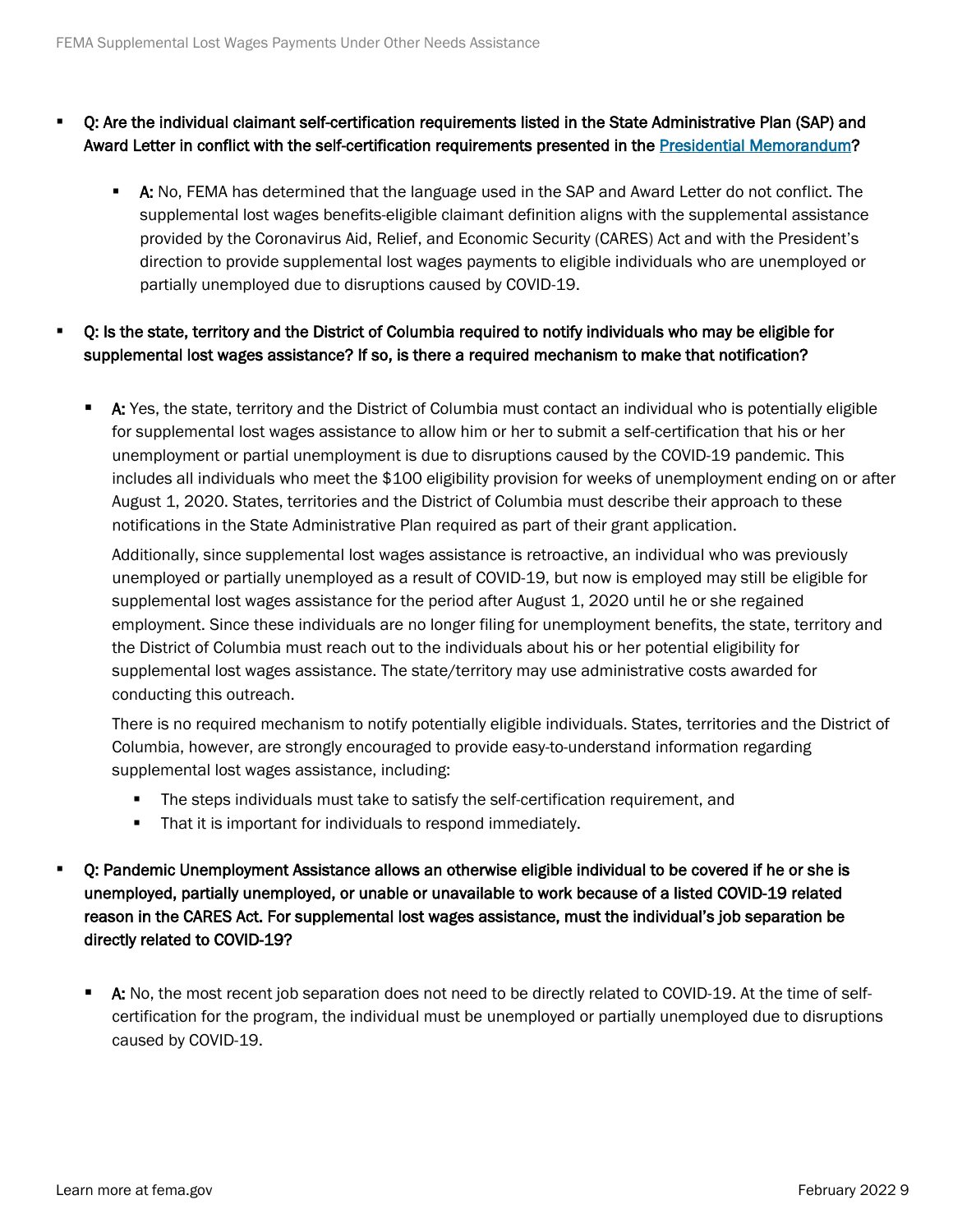- Q: For individuals receiving benefits under the Short Time Compensation (STC) program or as part of mass claims, what is the recommended process for a state, territory and the District of Columbia to get selfcertifications that unemployment is due to a disruption from COVID-19? In these cases, the employer provides the eligibility information. Can the state, territory and the District of Columbia accept a certification from the employer for these claims?
	- **A:** In these circumstances, if the employer is able to certify that the individual's lay-off or reduction in hours is due to the disruption from the COVID-19 pandemic, then an employer certification on behalf of the claimant is appropriate. If the employer is unable to do so, then the individual must be contacted directly to self-certify.
- Q: What appeal rights does an individual have if the state, territory and the District of Columbia denies payment of supplemental lost wages assistance benefits because he or she does not meet the requirement to be unemployed or partially unemployed due to COVID-19 or he or she does not meet the \$100 threshold?
	- A: Section 4(d) of the [Presidential Memorandum](https://www.whitehouse.gov/presidential-actions/memorandum-authorizing-needs-assistance-program-major-disaster-declarations-related-coronavirus-disease-2019/) defines "eligible claimants" as individuals who receive, for the week supplemental lost wages assistance is sought, at least \$100 per week in eligible unemployment compensation. The state, territory and the District of Columbia is responsible for determining if an individual satisfies the definition of being an "eligible claimant." Individuals who do not satisfy the "eligible claimant" definition and are not eligible for the supplemental lost wages assistance payment do not have any appeal rights outside of the state's standard Unemployment Insurance appeals process. The state, territory and the District of Columbia must identify its appeal process in its State Administrative Plan.
- Q: My state is concerned that people who have benefit amounts of less than \$100 are excluded from supplemental lost wages assistance. Can a state use money from the Coronavirus Relief Funds under Title V of the CARES Act (CRF) or local funds to supplement the weekly benefit amount for these individuals to raise them up to \$100 so they qualify for supplemental lost wages assistance pursuant to the [Presidential Memorandum?](https://www.whitehouse.gov/presidential-actions/memorandum-authorizing-needs-assistance-program-major-disaster-declarations-related-coronavirus-disease-2019/)
	- A: No. The Presidential Memorandum explicitly provides that individuals must receive at least \$100 from one of the listed unemployment benefit programs. Using other funds to pay an amount in addition to the unemployment benefit is not sufficient to qualify an individual to receive the \$100 eligibility provision pursuant to the Presidential Memorandum.
- Q: Will individuals who have already been provided their underlying benefits for weeks ending August 1, 2020 or after receive supplemental lost wages assistance retroactively?
	- A: Yes, supplemental lost wages assistance is payable retroactively to eligible claimants beginning with the week ending August 1, 2020. However, if an individual becomes unemployed after the week ending August 1, 2020, he or she may only receive supplemental lost wages assistance for weeks in which the individual qualifies for an underlying unemployment benefit and meets the eligibility requirements for supplemental lost wages assistance.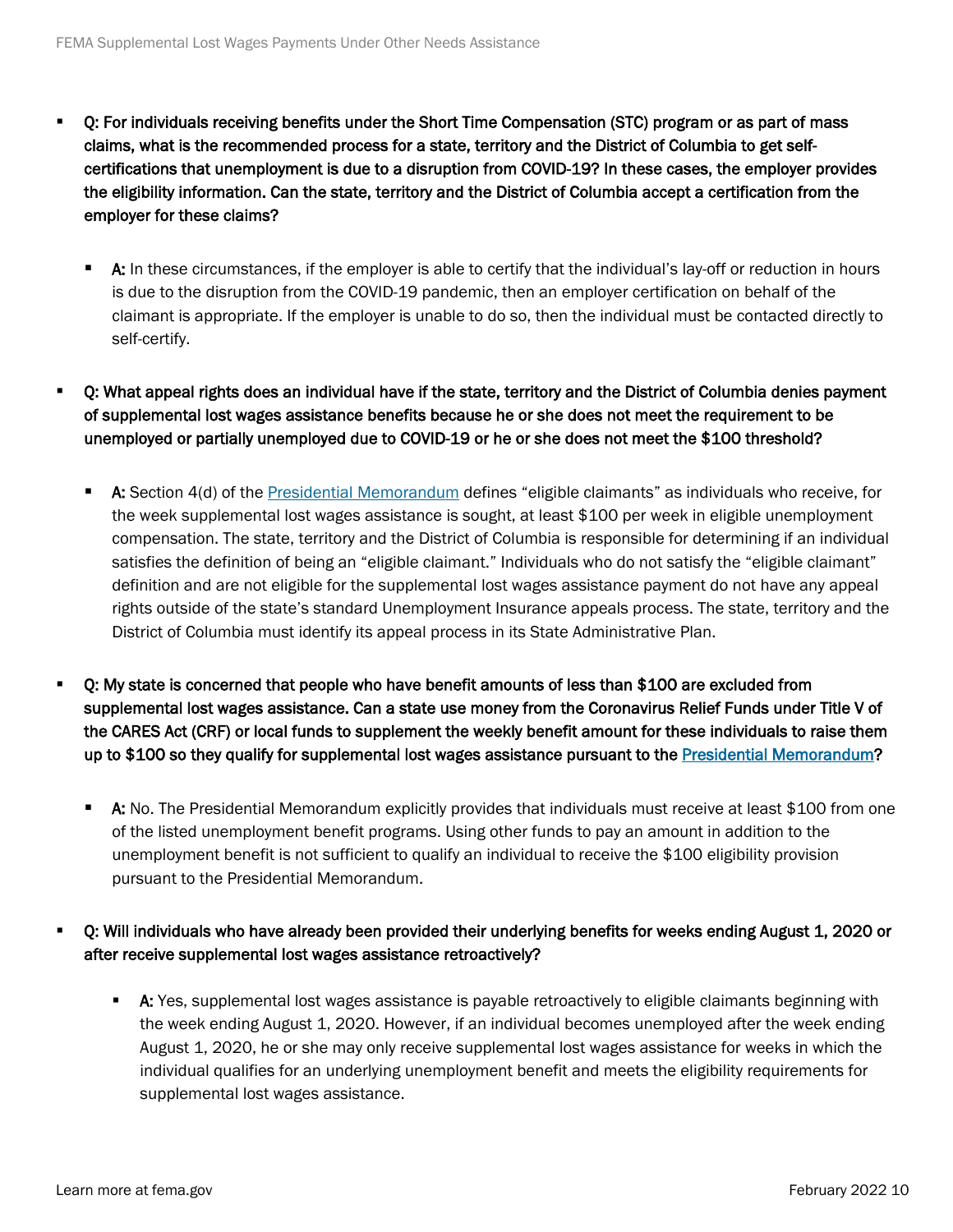- Q: If a determination of eligibility for a prior week of unemployment is not made until after the supplemental lost wages assistance program is terminated, will supplemental lost wages payments be paid for that week?
	- **A:** Once the Period of Assistance terminates, no additional funding will be provided by FEMA in grant awards or amendments for benefit payments. However, during the grant award's Period of Performance, the state, territory, and the District of Columbia may continue to incur allowable administrative costs under the LWA program (2 C.F.R. § 200.309). During the Period of Performance, states, territories, and the District of Columbia may continue the issuance of supplemental payments to eligible claimants who submitted timely claims during the Period of Assistance. In other words, during the Period of Performance:
		- States, territories, and the District of Columbia may continue to issue LWA payments to claimants for the weeks they were eligible as long as those claimants submitted their claim(s) during the Period of Assistance. States, territories, and the District of Columbia may only issue these payments if they have funding available within the total obligation awarded for benefits by FEMA during the Period of Assistance.
		- With regard to appeals, states, territories and the District of Columbia may pay applicants for the 6 weeks of assistance authorized for supplemental lost wages benefits following appeals that are decided in the applicants' favor during the Period of Performance if funding is available within the total obligation awarded for benefits by FEMA during the Period of Assistance.

FEMA acknowledges that states, territories and the District of Columbia may not be able to administer payments to all eligible applicants who submitted timely claims or adjudicate all timely appeals during the initial Period of Performance. Therefore, states, territories, and the District of Columbia may request an extension of the Period of Performance, if necessary, to fully administer the LWA program and make all eligible payments within the total obligation awarded by FEMA.

#### Q: Who is eligible for Other Needs Assistance under the Individuals and Households Program?

 A: Individuals must be a U.S. citizen, non-citizen national or a qualified alien to be eligible for FEMA's Individuals and Households Program. Undocumented claimants may be eligible for similar financial assistance under programs funded by state or local funds, or programs funded by voluntary agencies.

#### Q: Will the funding in the grants authorized to applicants be for individuals already receiving unemployment due to COVID-19 or will this be for only new claims? Or both?

**A:** The funding will be provided to existing and new claimants for unemployment compensation who selfcertify that they are unemployed or partially unemployed as a result of COVID-19 from the week of unemployment ending August 1, 2020 through December 27, 2020 or until termination of the program because funding is exhausted.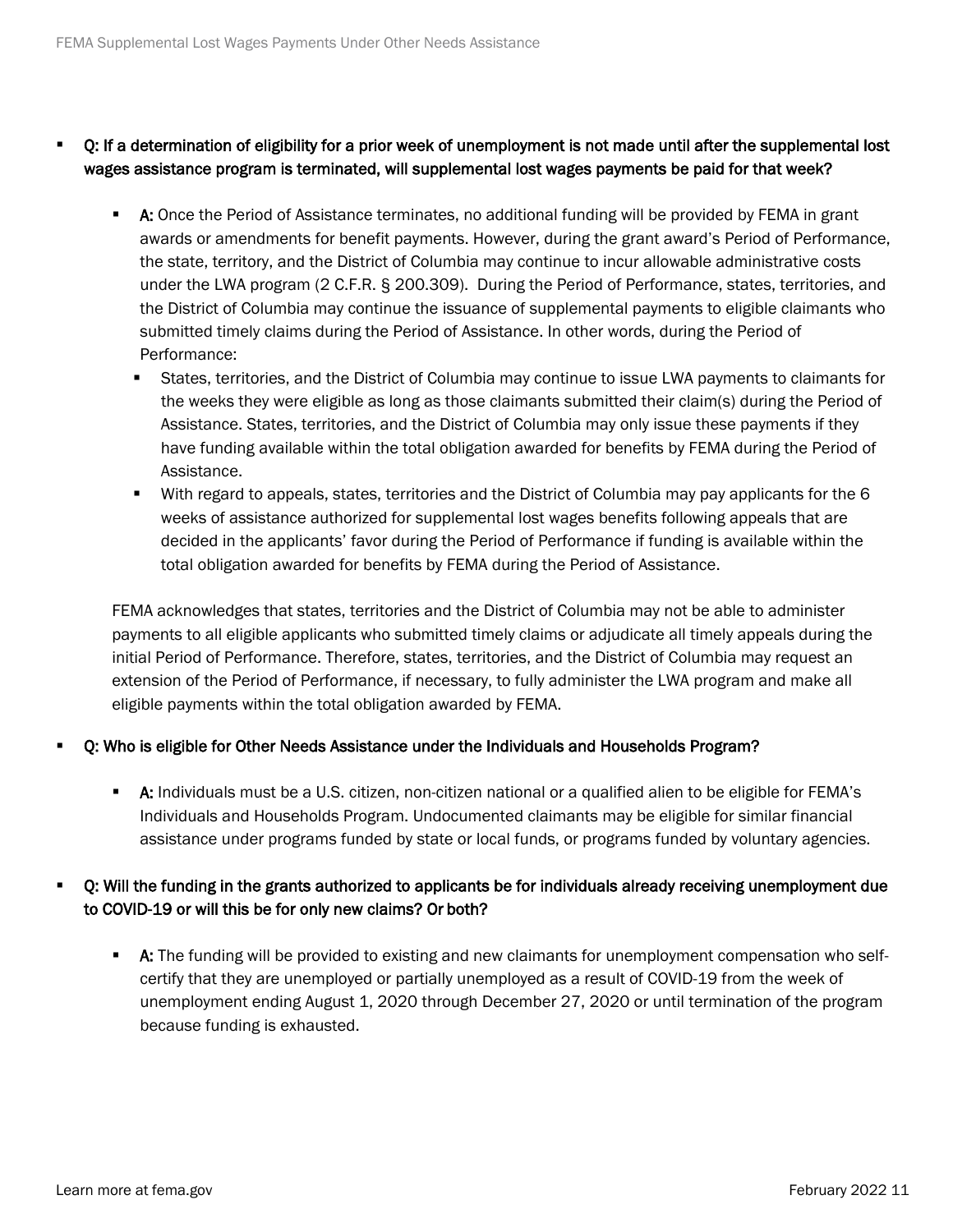## Individual Claimant Payment Process

- Q: Information provided stipulates a \$300 federal share/\$100 state/territory share. Does this mean that the state/territory does not have the ability to alter the amount of funding provided? If a state or territory has a legislative maximum of unemployment assistance, does this impact the amount that the federal government can provide?
	- **A:** Per the [Presidential Memorandum](https://www.whitehouse.gov/presidential-actions/memorandum-authorizing-needs-assistance-program-major-disaster-declarations-related-coronavirus-disease-2019/) that authorizes this assistance, the federal share for supplemental lost wages payments is fixed at \$300. The state, territory and the District of Columbia may choose to provide all claimants either a \$300 or a \$400 supplemental payment. These amounts cannot be adjusted. The supplemental payment is not unemployment insurance; it is a supplemental payment on top of the applicable unemployment insurance benefit paid by the state, territory and the District of Columbia.
- Q: Are Lost Wages Assistance program payments countable as income for eligibility determinations for Medicaid and the Children's Health Insurance Program?
	- **A:** The supplemental lost wages benefits provided under section  $408(e)$  of the Stafford Act do not count as income for purposes of determining eligibility for income-based federal benefits. The payments are available under section 408 of the Stafford Act "Federal Assistance to Individuals and Households," 42 U.S.C. § 5174. Pursuant to section 312(d) of the Stafford Act, as implemented at 44 C.F.R. § 206.110(f), such assistance "shall not be considered as income or a resource when determining eligibility for or benefit levels under federally funded income assistance or resource-tested benefit programs." (42 U.S.C. § 5155).
- Q: May payment of supplemental lost wages assistance be combined with the underlying unemployment benefit payments when issued?
	- A: Yes, the state, territory and the District of Columbia has discretion as to whether it issues a combined payment or separate payment for supplemental lost wages assistance, but the state/territory must be able to account for supplemental lost wages assistance separately from the underlying benefit. Whether paid together or separately, the supplemental lost wages payments must be paid at the same time as the underlying benefit (either weekly or bi-weekly).

## Administrative Costs

- Q: Will states, territories and the District of Columbia receive administrative costs?
	- **A:** Yes, the Stafford Act authorizes administrative costs of no more than 5% of the total grant; these funds are in addition to those for benefit payments. The administrative costs are subject to the statutory 25% cost share. Upon grant award, FEMA will only provide the state, territory and the District of Columbia with the 75% federal contribution for the administrative costs. Pacific Territories may request a cost share waiver under the Insular Areas Act. (*See* 48 U.S.C. § 1469a).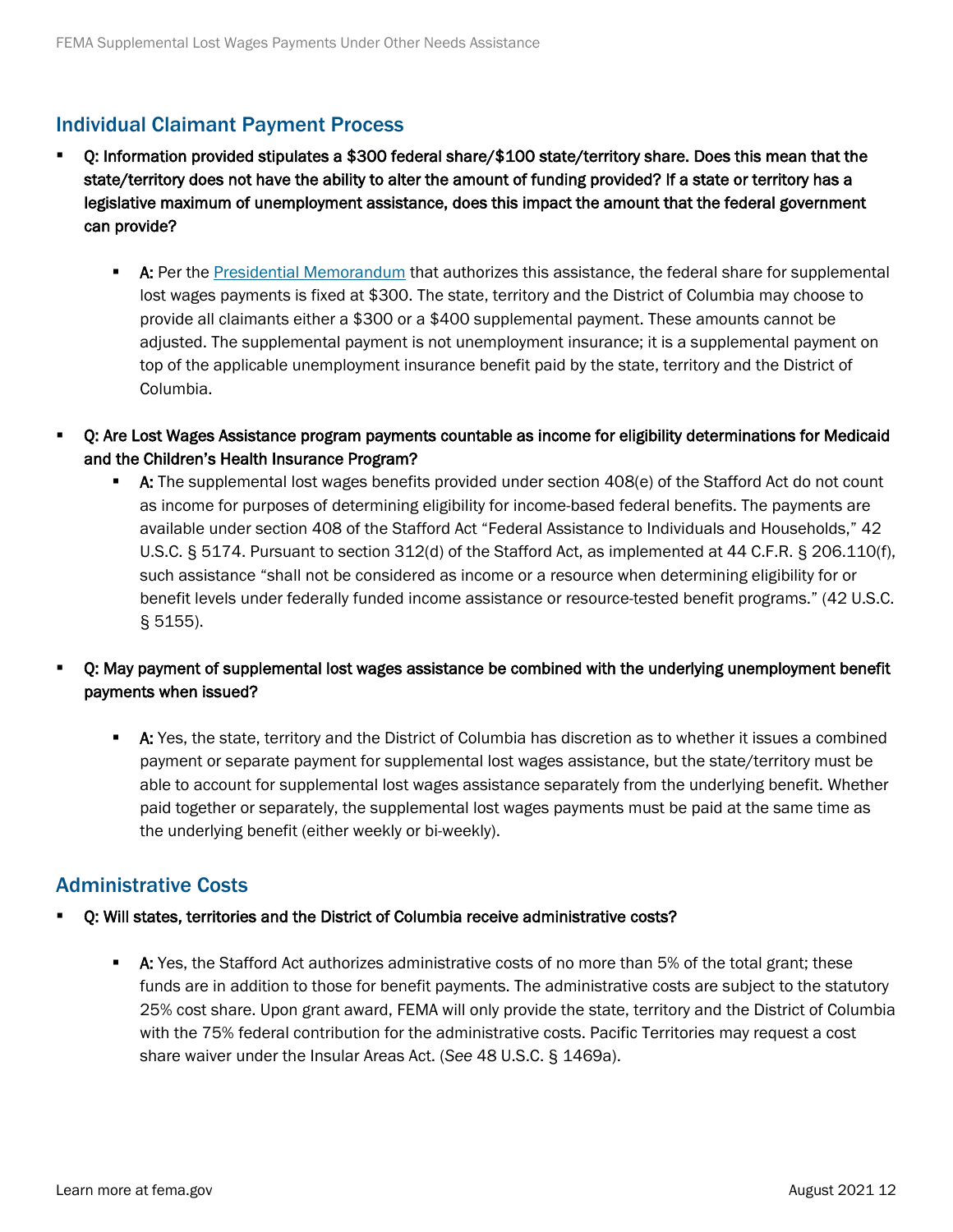- Q: May a state, territory and the District of Columbia use funding from its state/territory grant to administer the regular UI program from the Department of Labor or funding provided under the Reed Act, section 4102 of the Families First Coronavirus Response Act, or for administration of CARES Act programs to pay for administration of the supplemental lost wages assistance program?
	- **A:** No, if a state, territory and the District of Columbia uses Unemployment Insurance (UI) resources that are currently used to support administration of the UI programs (such as the UI IT systems, staff, call-centers, and building costs) to support administration of the supplemental lost wages assistance program, then the state/territory must develop a cost allocation plan. This is necessary to ensure that funding from USDOLfunded UI programs only supports those programs and FEMA funding for the supplemental lost wages assistance program only supports administration of the supplemental lost wages assistance program.

However, the underlying benefit costs and administrative costs for the regular UI program may be used to support the cost share for administrative costs.

- Q: May FEMA administrative funds provided to states, territories and the District of Columbia to administer the supplemental lost wages assistance program be used to cover all staff costs?
	- A: Unemployment Insurance (UI) employees are federally funded by the Department of Labor (DOL). The DOL's funding may not be used to administer supplemental lost wages assistance.

As such, the state, territory and the District of Columbia may utilize the funding provided by FEMA for administrative costs under the supplemental lost wages assistance grant for employees' regular and overtime hours to deliver supplemental lost wages assistance. Example: 40 hours per week is normally paid with 100% UI funding. The employee is now spending 50% of her time on supplemental lost wages assistance. So long as the state, territory and the District of Columbia does not charge 50% of the employee's cost to the UI administrative grant for the period of time that the employee is supporting supplemental lost wages assistance, the state/territory can use FEMA funding for administrative costs to pay the employee's costs for administering supplemental lost wages payments.

States, territories and the District of Columbia must account for the time charged and demonstrate a proportional allocation of staff costs to facilitate the delivery of the program so as to avoid any improper duplication of charging. As a general rule, the state, territory and the District of Columbia may submit charges to administer supplemental lost wages assistance for all employee overtime and any portion of the employee's regular time costs not also paid for with other federal funds.

- Q: May states, territories and the District of Columbia receive upfront supplemental lost wages assistance administrative funding to support implementation and start-up costs for the supplemental lost wages assistance program?
	- A: States, territories and the District of Columbia should identify estimated reasonable costs in their applications. Once approved and awarded, funds can be drawn down in accordance with the grant award letter and other requirements, such as the Cash Management Improvement Act.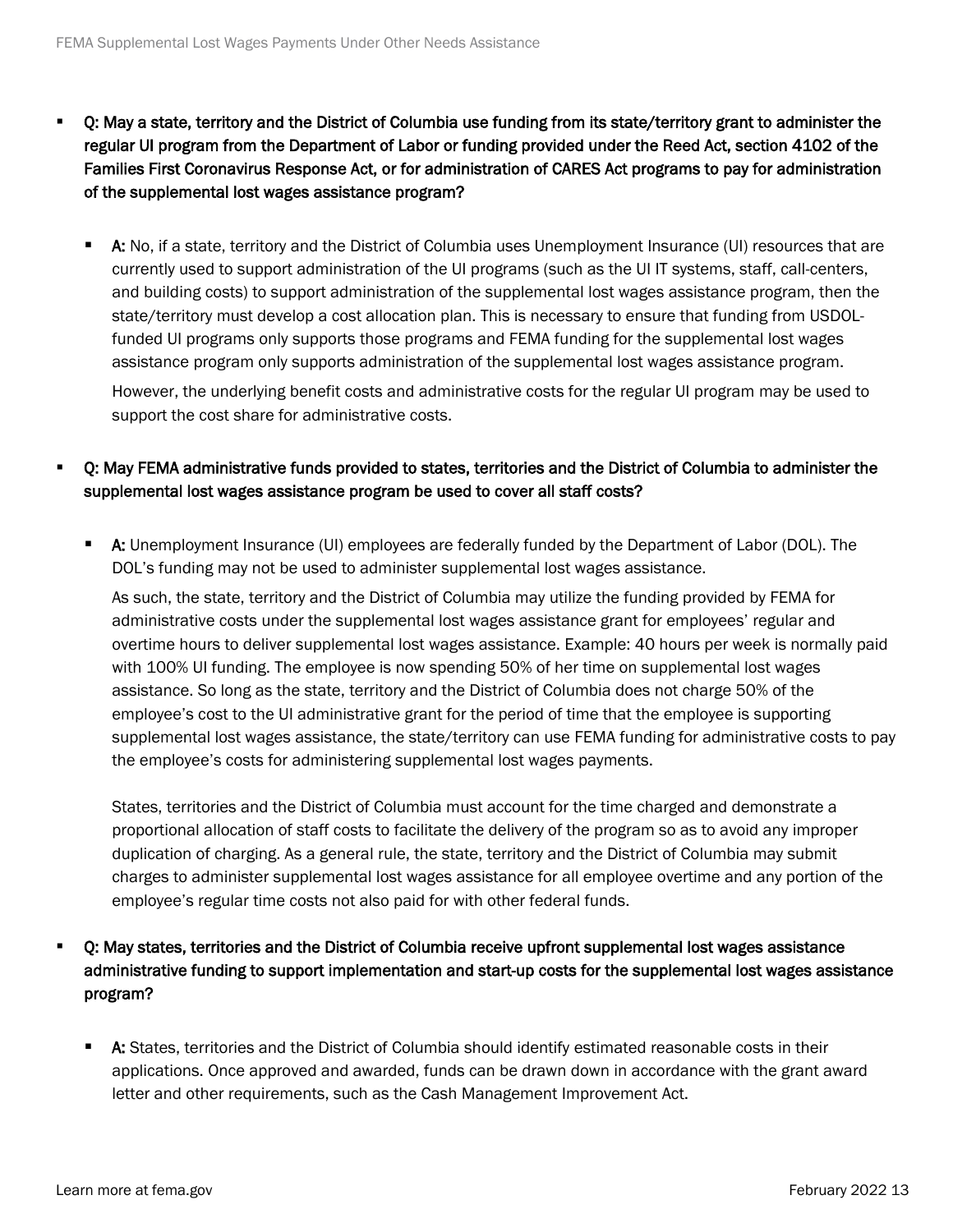- Q: Can bank expenses incurred after the time the Supplemental Lost Wages Assistance Administrative Plan was submitted be submitted for reimbursement as an allowable expense under administrative costs? For example, bank expenses that come from the same day automated clearing houses (ACH) for the Unemployment Insurance Benefit.
	- A: Yes, bank expenses incurred are an allowable expense as part of the administrative costs for the Supplemental Lost Wages Assistance. During closeout of the Lost Wages Assistance award, the state, territory and the District of Columbia should account for these costs when they submit the necessary documentation to reconcile administrative costs.

## Cost Share

- Q: Can states, territories, and the District of Columbia use Department of Treasury Coronavirus Relief Funds to meet the 25% cost share requirement to receive the \$300 federal share for supplemental lost wages assistance?
	- A: Yes, states, territories, and the District of Columbia may use Coronavirus Relief Funds to satisfy the 25% cost share requirement at grant closeout.
- Q: What state, territory and the District of Columbia funds may be used to cover the state/territory's 25% cost share match for supplemental lost wages assistance?
	- A: If a state, territory and the District of Columbia opts for individuals to receive a \$300 additional supplemental lost wages payment per week, states/territories may use the total benefits paid with state/territory unemployment funds to eligible claimants (individuals who meet both the self-certification and \$100 eligibility provision) beginning with the week ending August 1, 2020 and moving forward to the end of the program as the required non-federal match. This total amount may be used to cover the state/territory match for supplemental lost wages assistance paid on both regular unemployment compensation and all federally-funded programs. Administrative costs will also include a 75% federal cost share and a 25% state/territory cost share.

If a state, territory and the District of Columbia wants individuals to receive a \$400 additional supplemental lost wages payment per week, the state/territory must identify other state/territory funds, which may include CRF, general revenue, or other state/territory fund sources, to cover the \$100 state/territory contribution in addition to the \$300 federal contribution.

 Q: Is the calculation for the state's, territory's or the District of Columbia's 25% cost share match calculated at the aggregate level or the individual level?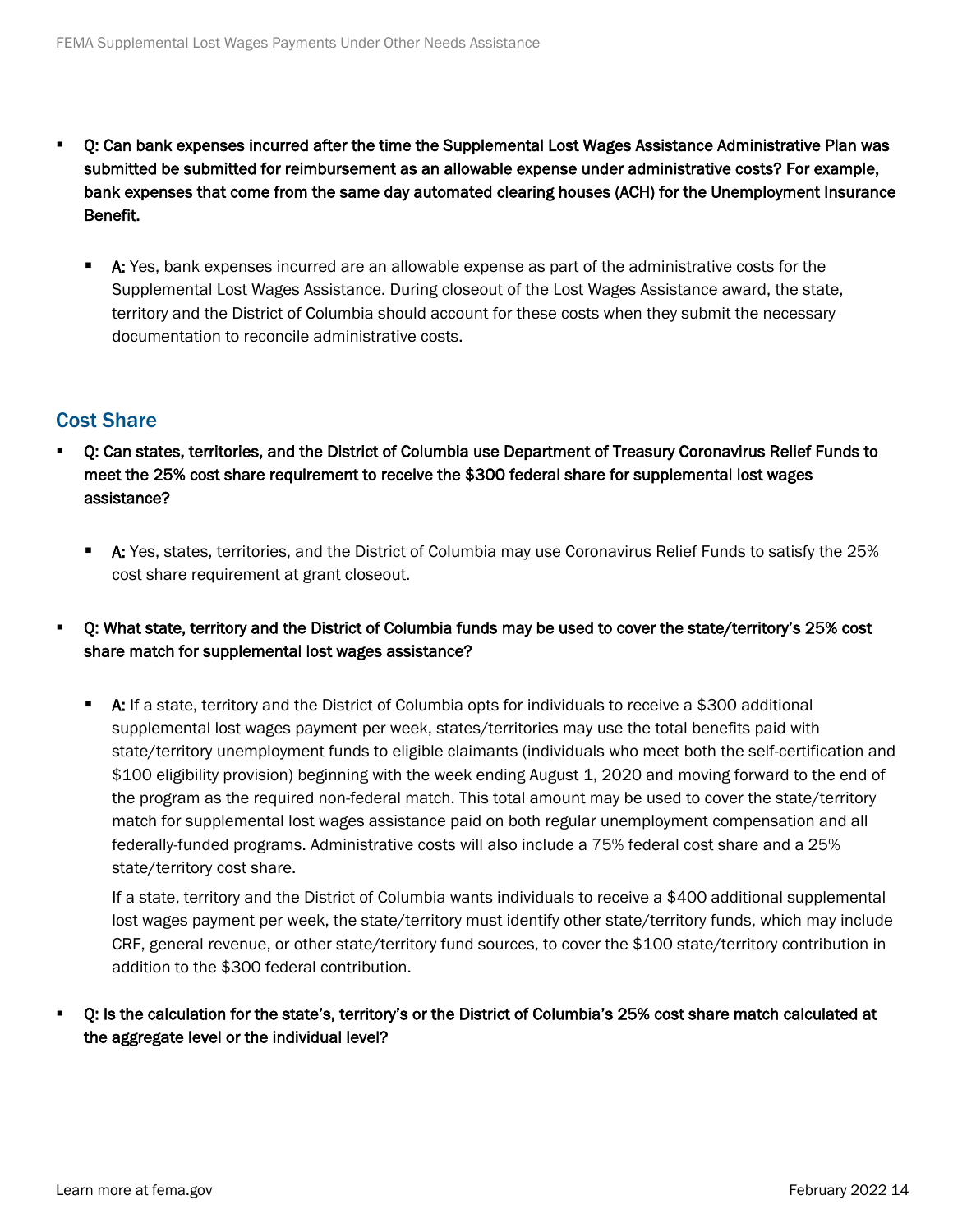- **A:** The requirement is to meet the state's, territory's or the District of Columbia's 25% cost share match at an aggregate level, for both benefit payments *and* administrative costs.
- Q: What happens if a state, territory and the District of Columbia falls short of meeting the 25% cost share match?
	- A: If a state, territory and the District of Columbia falls short of meeting the 25% cost share match, it will be liable for paying FEMA the difference.
- Q: If a state, territory and the District of Columbia has previously deposited its CRF into its unemployment account, may those funds be used for the \$100 add-on to provide a \$400 supplemental lost wages payment?
	- A: No, once the CRF is deposited into the state's, territory's or the District of Columbia's unemployment account, the funds become subject to the withdrawal standard set forth in Section 3304(a)(4) of the Federal Unemployment Tax Act (FUTA) (26 U.S.C. 3304(a)(4)) and Section 503(a)(5) of the Social Security Act (SSA) (42 U.S.C. 503(a)(5)). The state, territory and the District of Columbia cannot use these funds to pay the additional \$100 benefit on top of the \$300 Federal supplemental lost wages payment.

## Q: If a state, territory and the District of Columbia is using other money to provide individuals with an amount higher than \$300, is there something that limits the state/territory to only contributing \$100 or may the state/territory provide additional money?

- A: The [Presidential Memorandum](https://www.whitehouse.gov/presidential-actions/memorandum-authorizing-needs-assistance-program-major-disaster-declarations-related-coronavirus-disease-2019/) authorized up to \$400 through the supplemental lost wages assistance program, including a \$300 federal contribution. If the state, territory and the District of Columbia chooses to provide an amount beyond this using non-UI funds, it is considered a separate state/territory program which would be subject to authorization under state law.
- Q: Can a state, territory and the District of Columbia use benefit payments for fully federally-funded unemployment benefit programs (UCFE, UCX, PUA, PEUC, and federal share of EB) to meet the state/territory's 25% cost share requirement to receive the \$300 federal share for supplemental lost wages assistance?
	- A: No, state, territory, and the District of Columbia funds derived from fully federally funded unemployment programs cannot be used to meet the 25% cost share requirement.
- Q: May a dependent's allowance be used towards meeting the state's 25% cost share match in underlying statefunded benefits to provide the \$300 supplemental lost wages payment to individuals?
	- A: Yes, insofar as the dependent's allowance is paid using state, territory and the District of Columbia funds to an eligible claimant, it is included in the aggregate calculation of state-funded benefits for purposes of meeting the state's 25% cost share match to provide the \$300 supplemental lost wages payment.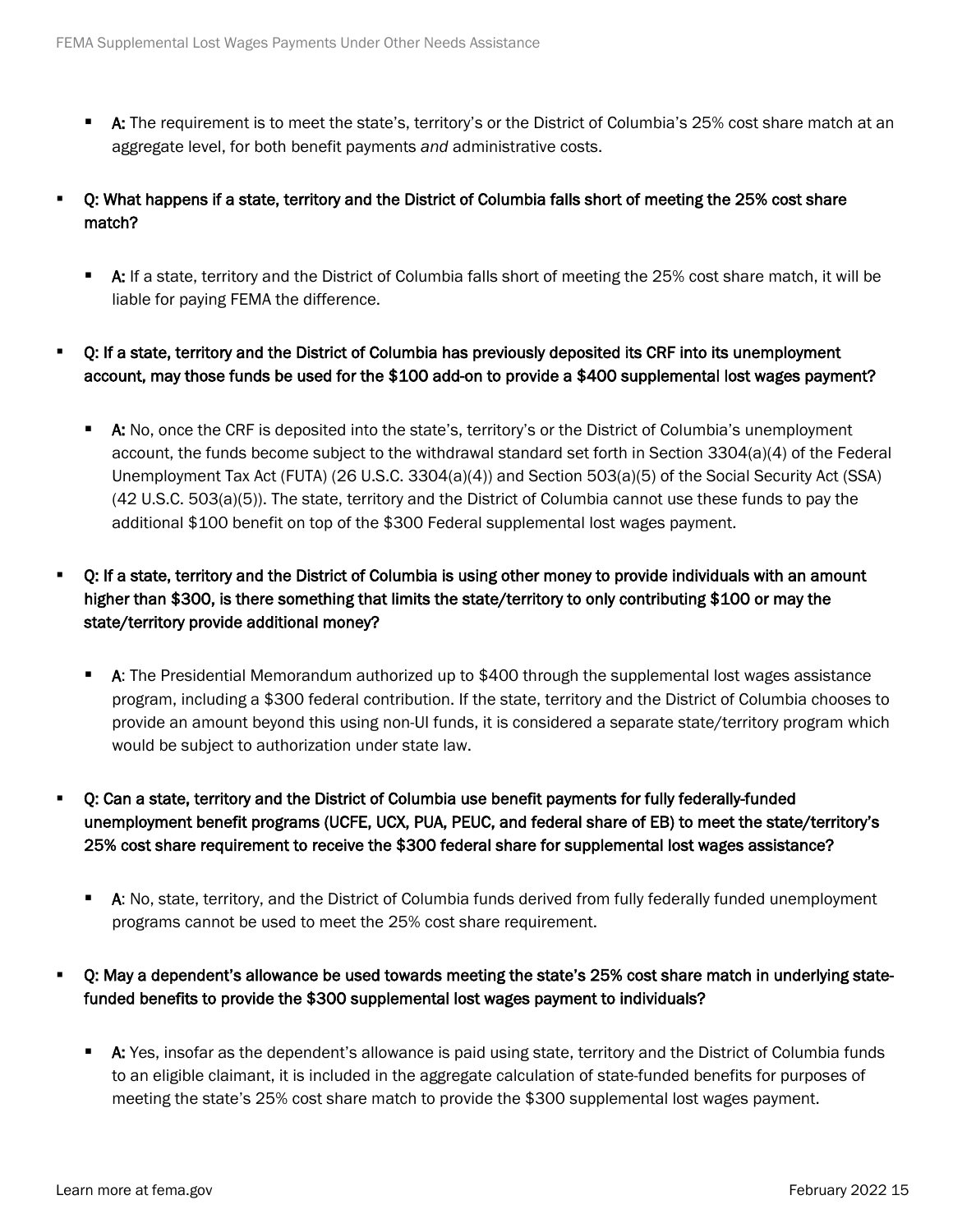- Q: Will FEMA fund 75% of the grant amount up front or fund 100% of the grant amount and send a bill for collection for the 25% state, territory and the District of Columbia cost share?
	- A: There are two supplemental payment options for the state, territory and the District of Columbia to demonstrate the cost share:
		- Option 1: the individual receives \$400 \$300 federal contribution (75% cost share) and \$100 from state, territory and the District of Columbia funds, including Coronavirus Relief Funds (25% cost share).
		- Option 2: the individual receives \$300 \$300 is the federal contribution and to satisfy its cost share the state, territory and the District of Columbia will be credited for underlying regular unemployment insurance paid from state/territory funds for the population that receives the \$300 supplemental payment.

States, territories and the District of Columbia are required to indicate their supplemental payment option selection (\$400 or \$300) on the Other Needs Assistance Administrative Option Selection form as part of their grant application package.

At grant close out, the state, territory and the District of Columbia will need to demonstrate how they met the statutory cost share. The state, territory and the District of Columbia will be responsible for demonstrating 25% of the total aggregate grant award. For the \$300 option, states/territories can satisfy this cost share by showing that they expended state/territory funds equivalent to at least 25% of the total grant amount on regular unemployment payments to individuals who received lost wages supplemental payments, retroactive to August 1, 2020.

For administrative costs, FEMA will only provide the state, territory and the District of Columbia with the 75% federal contribution upon award.

- Q: Can states, territories and the District of Columbia count their existing Unemployment Insurance (UI) weekly benefit payments from state/territory funds back to March 29, 2020 toward their cost share requirement of the lost wages supplemental payments grant, or may they only count the UI payments back to August 1, 2020 toward the cost share requirement?
	- **A:** The state, territory and the District of Columbia may count UI payments during the same period of federal funding consistent with the parameters of the grant – week of unemployment ending August 1, 2020, onward, for individuals that meet the LWA requirements to be eligible. States, territories and the District of Columbia may not apply funds expended prior to the week of unemployment ending August 1, 2020.
- Q: May states, territories and the District of Columbia demonstrate the 25% cost share for administrative costs through the underlying state-funded benefit payments made to eligible claimants?
	- A: Yes, states, territories and the District of Columbia may use the underlying state-funded benefit payments made to eligible claimants to demonstrate that the 25% cost share for their federal LWA award has been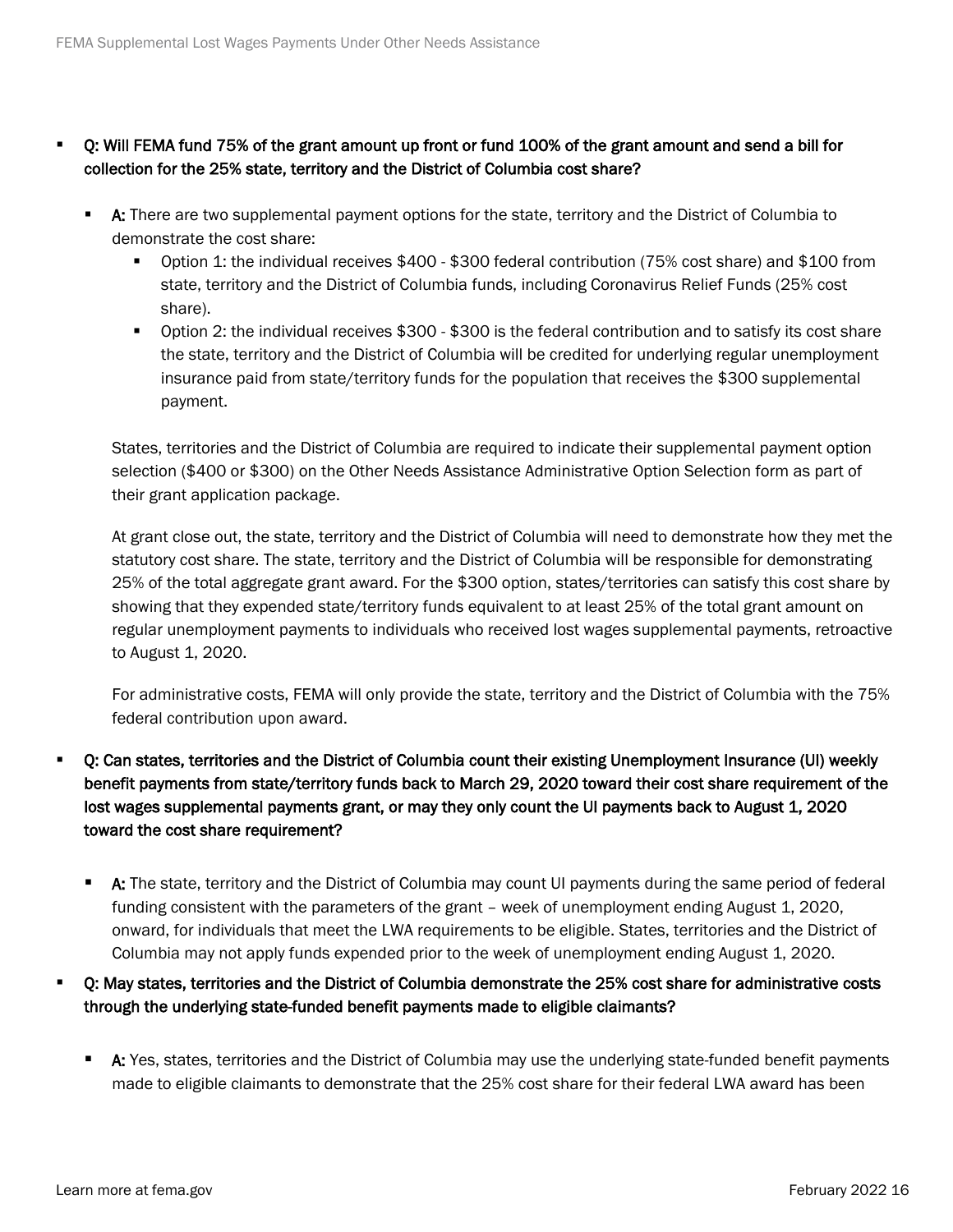met. At closeout, FEMA will ensure the 25% cost share has been met at the *aggregate* level, for both benefit payments *and* administrative costs. (See [44 C.F.R. § 206.110(i)]).

- Q: May states, territories and the District of Columbia demonstrate the 25% cost share for administrative costs through the costs incurred to administer underlying state-funded benefit payments made to eligible claimants?
- A: Yes, states, territories and the District of Columbia may use the costs incurred to administer underlying statefunded benefit payments made to eligible claimants in order to demonstrate that the 25% cost share for their federal LWA award has been met. If a state or territory chooses to do so, they must be able to allocate which costs were incurred to administer the underlying benefit payments to (1) only those claimants who were eligible for LWA, and (2) only during the six week period for which FEMA provided funds.

## Offsets/Deductions/Garnishments/Tax Implications

- Q: May states, territories, and the District of Columbia recover improperly made supplemental lost wages payments by offsetting from other Unemployment Compensation programs?
	- **A:** No, the Lost Wages Assistance program is separate and distinct from other unemployment compensation programs.
- Q: What are circumstances under which the state, territory and the District of Columbia must reimburse FEMA?
	- **A:** The state, territory and the District of Columbia is responsible for refunding to FEMA any unobligated balances that FEMA paid that are not authorized to be retained per 2 C.F.R. § 200.343(d).

Additionally, states, territories and the District of Columbia are responsible for recovering assistance awards from individual claimants who obtained the assistance fraudulently, assistance awards made to individuals who were not eligible for unemployment, and assistance awards made in error (*See* 44 C.F.R. 206.120(f) (4 and 5); *see also* 2 C.F.R. § 200.343(a)-(b) for guidance on the grant closeout and liquidation period).

- Q: Are supplemental lost wages payments [subject to federal income tax?](https://www.irs.gov/pub/irs-pdf/p5444.pdf)
	- **A:** Yes, supplemental lost wages payments are subject to federal income tax and the state, territory and the District of Columbia must communicate to individuals that such payments are taxable. Providing individuals with the option to have federal income tax withholding is a determination for the state/territory to make. The state, territory and the District of Columbia should encourage individuals to contact the IRS for specific guidance on the tax treatment of unemployment compensation (see [https://www.irs.gov/taxtopics/tc418\)](https://www.irs.gov/taxtopics/tc418).
- Q: What are the offset rules for supplemental lost wages assistance? Is a state, territory and the District of Columbia required or able to offset supplemental lost wages payments for past debt of unemployment benefits (overpayments) and child support?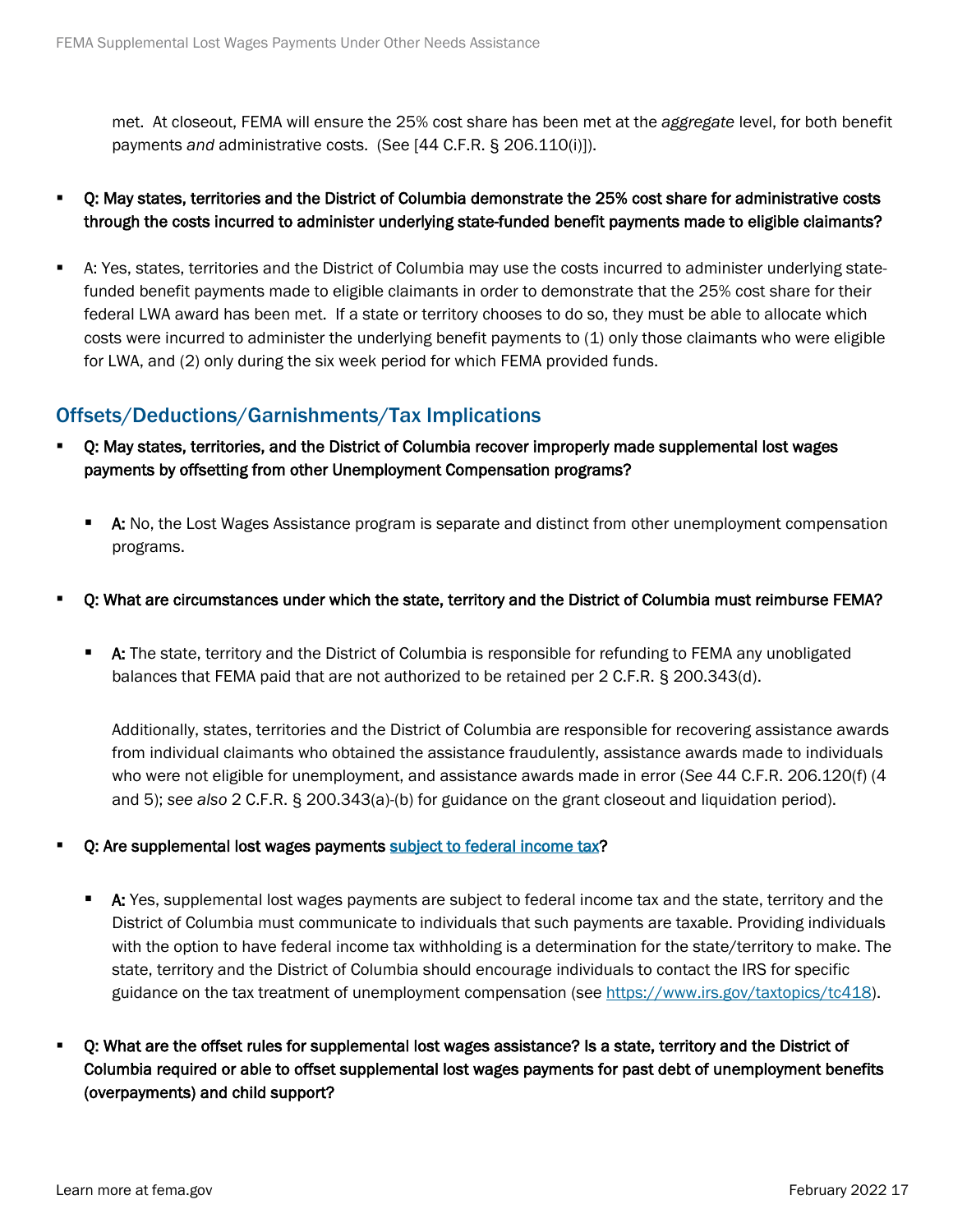- **A:** Offsets of supplemental lost wages payments other than for tax withholding are not permitted. States, territories and the District of Columbia may not offset supplemental lost wages payments for child support debts. See information on overpayment recovery above.
- Q: Do states, territories and the District of Columbia have an obligation to notify FEMA of fraudulent activity?
	- **A:** Yes, states, territories and the District of Columbia have an obligation to expeditiously investigate and report any evidence of fraud, waste or abuse to the Department of Homeland Security (DHS) Office of Inspector General. (See 44 C.F.R. § 206.120 (d)(3)(ix, x).)

DHS Office of Inspector General (OIG) Phone: 1-800-323-8603 Fax: 202-254-4297 Online allegation form: https://hotline.oig.dhs.gov/#step-1 Website: https://www.oig.dhs.gov/hotline

In addition to reporting allegations to DHS OIG, recipients must also report activity which the state reasonably believes constitutes fraud, waste, abuse, mismanagement, or misconduct related to the UI program to the Department of L[abor \(DOL\) Office of Inspector Gene](https://www.oig.dhs.gov/hotline)ral (see Unemployment Insurance Program Letter (UIPL) No. 04-17, Change 1).

DOL Office of Inspector General Phone: 1-800-347-3756 Fax: 202-693-7020 Email: [hotline-19@oig.dol.gov](mailto:hotline-19@oig.dol.gov)  Website: https://www.oig.dol.gov/hotlinecontact.htm#

In addition, the DOL provides a listing of state fraud resources and hotlines where individuals may report allegations of unemployment fraud. The listing of state resources to report unemployment identify fraud is found at www.dol.gov/fraud and the listing of state resources to report all other types of unemployment fraud is found at Report Unemployment Insurance Fraud | U.S. Department of Labor (dol.gov).

Finally, possible cases of disaster-linked fraud may also report it to the federal government through:

The National Center for Disaster Fraud (NCDF) Phone: 866-720-5721 Fax: 2[25-334-4707](mailto:disaster@leo.gov) Email: di[saster@leo.gov](https://www.justice.gov/disaster-fraud) Website: https://www.justice.gov/disaster-fraud

Recipients who report to DHS OIG evidence or allegations of fraud, waste, and abuse in their LWA programs or by claimants have met their reporting requirement under 44 C.F.R. § 206.120 (d)(3)(ix) and are not required to make additional reports to the NCDF.

## Monitoring/Reporting/Overpayments/Closeout/Return of Funds to FEMA

#### Q: When should the SF-425 Federal Financial Report be provided to FEMA?

 A: States/territories must submit the [SF-425, Federal Financial Report](https://www.fema.gov/sites/default/files/2020-08/fema_federal-financial-report_sf425.pdf) to FEMA on a quarterly basis throughout the grant awards period of performance, including any partial quarters in which the period of performance is open. States/territories must submit the report even if no grant award activity occurs during a given quarter.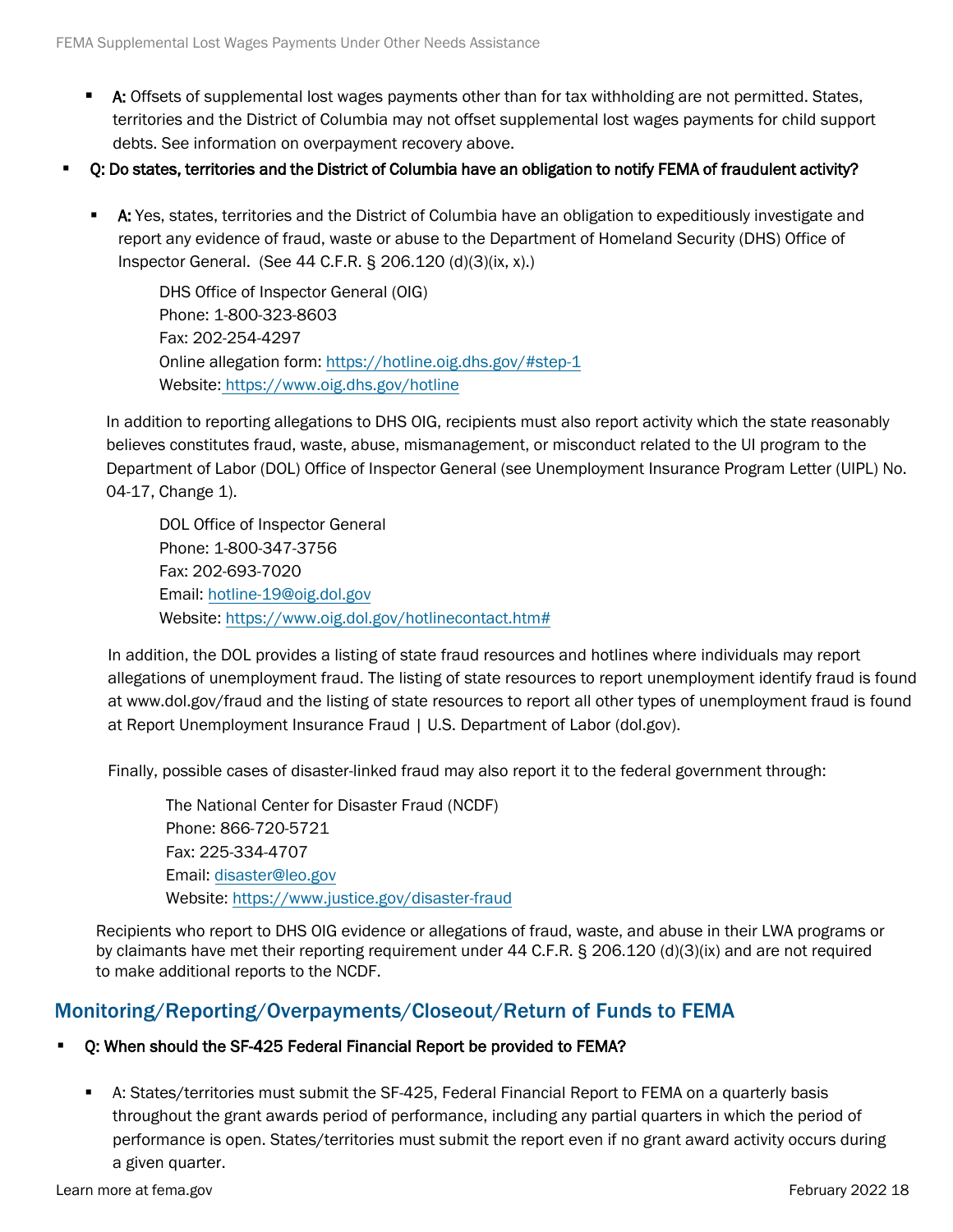The following reporting periods and due dates apply for the SF-425 Federal Financial Report:

| <b>Reporting Period</b> | <b>Report Due Date</b> |
|-------------------------|------------------------|
| October 1 - December 31 | January 30             |
| January 1 - March 31    | April 30               |
| April 1 - June 30       | July 30                |
| July 1 - September 30   | October 30             |

Additional information on reporting requirements for states, territories and the District of Columbia can be found on the [Lost Wages Supplemental Payment Assistance Guidelines](https://www.fema.gov/disasters/coronavirus/governments/supplemental-payments-lost-wages-guidelines) page.

#### Q: What reporting will be required by states, territories, and the District of Columbia for lost wages assistance payments?

 A: Information on reporting requirements for states, territories and the District of Columbia can be found on the [Lost Wages Supplemental Payment Assistance Guidelines](https://www.fema.gov/disasters/coronavirus/governments/supplemental-payments-lost-wages-guidelines) page. FEMA has provided a Lost Wages Weekly Report Template that can also be found on the [same page](https://www.fema.gov/disasters/coronavirus/governments/supplemental-payments-lost-wages-guidelines) under the Reporting Requirements section. States, territories and the District of Columbia must, on a weekly basis, provide a report to FEMA that includes the total, actual dollar amount of lost wages benefit payments made to eligible claimants, by program, the number of appeals for the underlying benefits received by claimants, and any pending claims.

### Q: Final reports must be submitted within 90 days of the end of the Period of Performance. What if there are pending appeals? Can the state, territory or the District of Columbia request an extension?

 A: Yes, the Period of Performance and the Closeout and Liquidation Periods which follow the Period of Performance may be extended upon request by the state, territory, or the District of Columbia with approval from FEMA. To request an extension, a written request must be submitted to FEMA with justification including any specific data supporting an extension and the timeframe for the extension request. Specific data for a Period of Performance extension request could include the number of claims left to pay, number of appeals being adjudicated, etc. Specific data for a Closeout and Liquidation Periods extension request could include the number of overpayments that continue to be collected, the status of final reconciliation of costs, etc. Period of Performance and Closeout and Liquidation Periods extension request letters should be sent to [FEMA-LWA-Reporting@fema.dhs.gov](mailto:FEMA-LWA-Reporting@fema.dhs.gov) no later than 15 days prior to the end of the Period of Performance or Closeout and Liquidation Periods.

## Q: Are states, territories, and the District of Columbia responsible for recovering assistance and reimbursing FEMA for payments made in error?

 A: Section 262 of the Continued Assistance for Unemployed Workers Act of 2020 provides that states, territories, and the District of Columbia may waive overpayments under the LWA program when the individual is not at fault for the payment, and repayment would be contrary to equity and good conscience. Such waivers only apply to LWA and apply to both the requirement for repayment by individuals (to the states, territories, and the District of Columbia) and the requirement for repayment by states, territories, and District of Columbia (to FEMA). States, territories, and the District of Columbia are responsible for recovering overpayments not waived under the authority of Section 262 and returning the funds to FEMA. (44 C.F.R. 206.120(f) (4 and 5)). Adjustments to expenditures will be made as funding is recovered (reimbursed to FEMA), and reported quarterly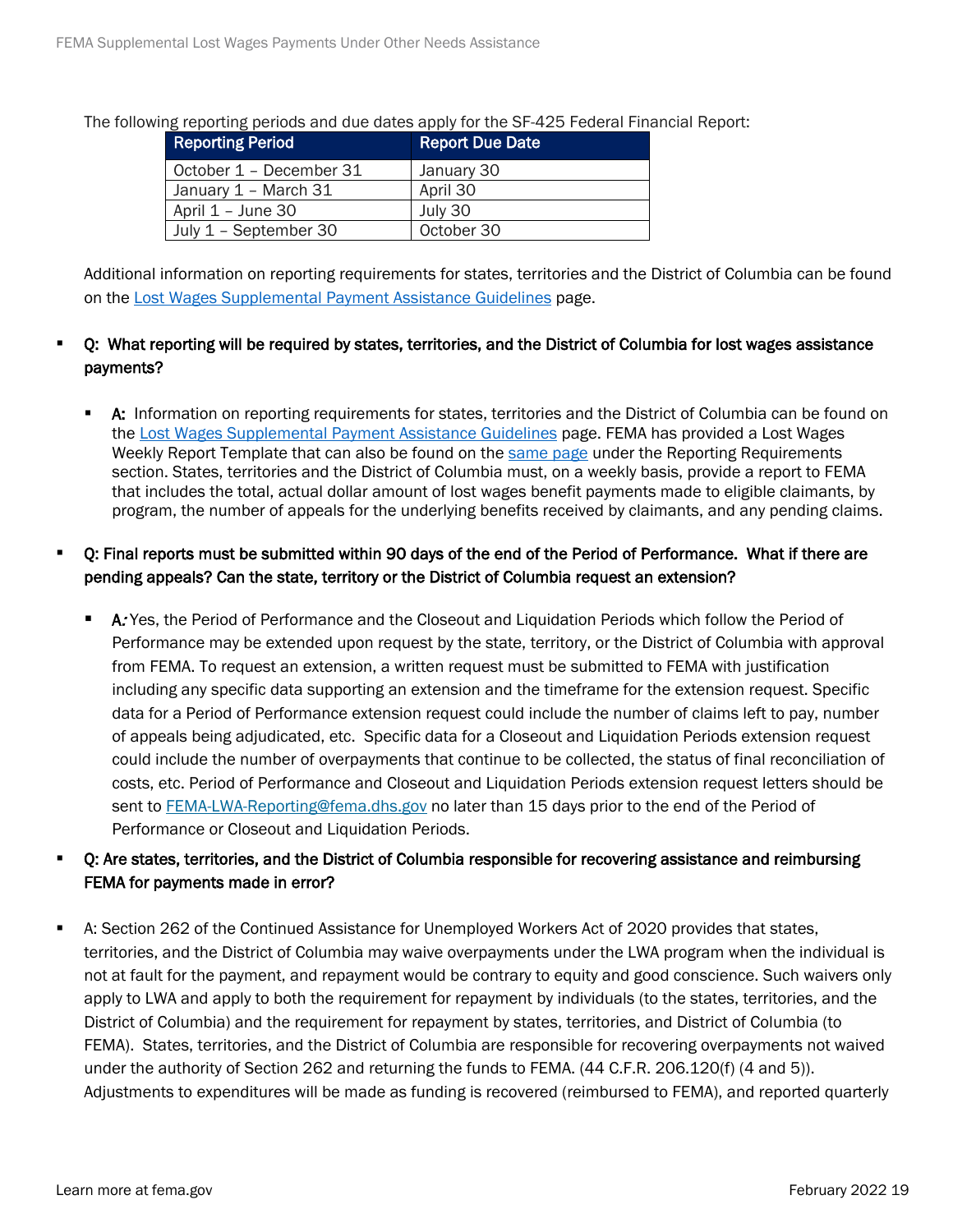on the SF-425, Federal Financial Report. ((See 44 C.F.R. § 206.120.(f)(5)(i); see also Section III.E. of the State Administrative Plan template which provides additional guidance on the Recovery of Funds procedures and FEMA's Lost Wages Assistance Grant Close Out guidance.) States, territories, and the District of Columbia have a responsibility to reimburse FEMA for improper payments regardless of when they are identified, even if the Period of Performance has expired or the grant has closed.

Only administrative expenses incurred during an open Period of Performance for overpayment recovery may be eligible for reimbursement.

#### Q: Is FEMA able to provide any relief to states on LWA payments paid out improperly or through fraud?

**A:** FEMA recognizes the burden and challenges states may face investigating and pursuing the recovery of fraudulent and improper lost wages assistance payments. Section 262 of the Continued Assistance for Unemployed Workers Act of 2020 provides that states, territories, and the District of Columbia may waive overpayments under the LWA program when the individual is not at fault for the payment, and repayment would be contrary to equity and good conscience. Such waivers only apply to LWA and apply to both the requirement for repayment by individuals (to the states, territories, and the District of Columbia) and the requirement for repayment by states, territories, and District of Columbia (to FEMA). FEMA does not have the authority to waive overpayments or to waive the requirement that states reimburse FEMA for the Federal share of awards not waived under the authority of Section 262.

## Q: If a jurisdiction's laws permit discretionary waivers of unrecovered or improper payments, can states, territories, and the District of Columbia use those laws as a basis for likewise waiving the requirement to return the total sum of improper supplemental lost wages payments to FEMA?

- A: No, any provision of state, territory, or District of Columbia law authorizing waiver of recovery of improper payments will not overcome the state's/territory's/District's responsibility to return the total sum of improperly expended funds to FEMA. Granting waivers pursuant to the criteria established under Section 262 of the Continued Assistance for Unemployed Workers Act of 2020 provides the only path for waiver of that debt owed to FEMA by a state, territory, or the District of Columbia.
- Q: What does the state, territory, or the District of Columbia need to provide to closeout LWA?
	- A: Any recipient may request to closeout LWA prior to the POP end date. Once a state, territory or the District of Columbia is ready to closeout LWA, or within 90 days after the end of the Period of Performance (unless extended), they must send the following in order to closeout LWA:
		- Final letter to FEMA requesting closeout (no standard template necessary);
		- The final SF-425 Federal Financial Report (FFR);
		- The final progress report detailing all accomplishments and impacts, describing the overpayment waiver process, and including a breakdown of total claimants, total benefit paid, total number and amount of overpayments, and total number and amount of overpayments waived by week of assistance and program to which the LWA benefit was applied.